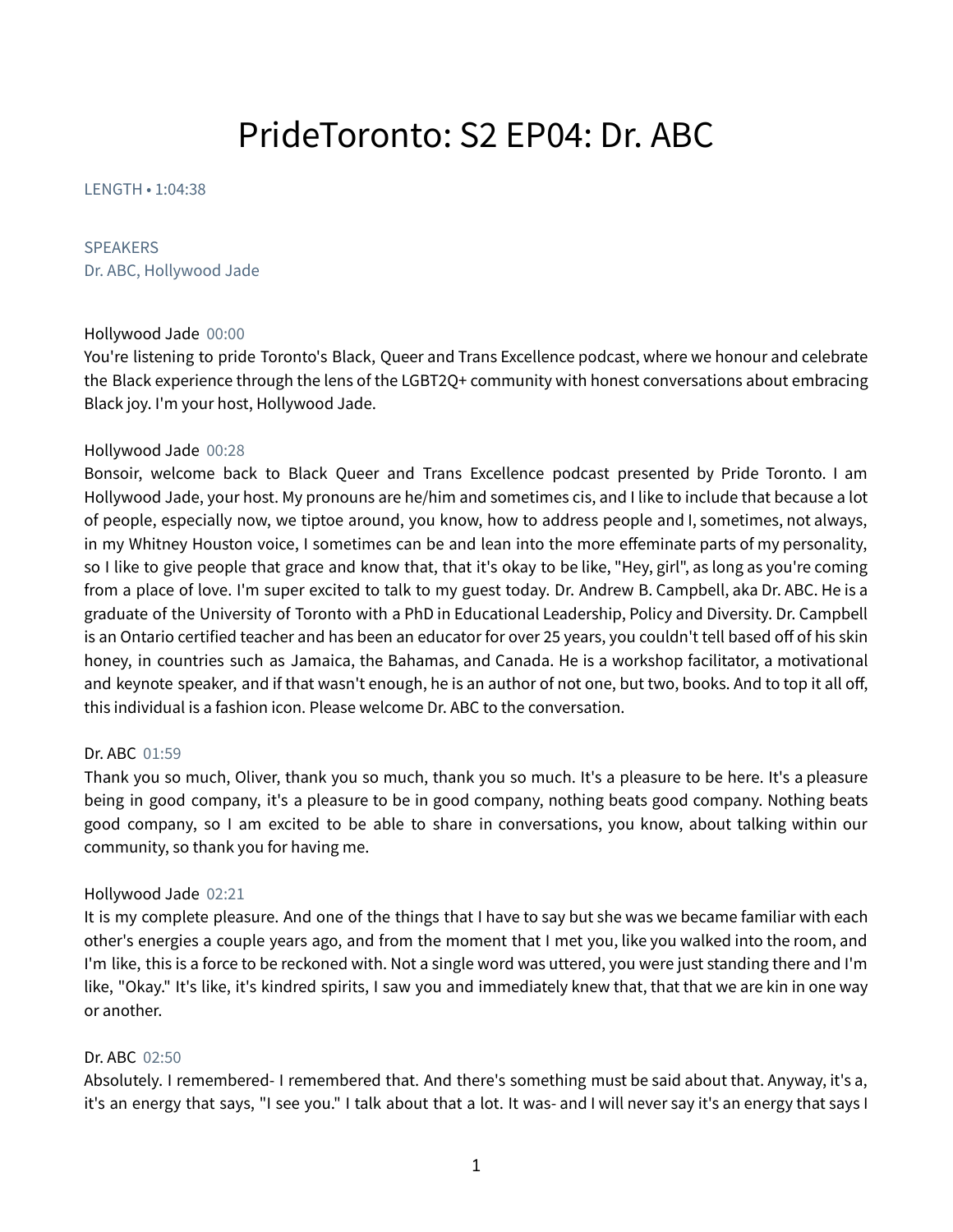see you. And when I when you say I see you with that kind of energy without words. It's love, it's community, it's trust, it's respect, admiration, like, you know,.. When I see you on doing your thing out there, I cheer you on, I'm like, yes, yes. And I tell people I know him, I know him [both laughing]. That's a ton of energy. I think we need more in our community. Because we come up with something we know the competition is problematic, we need more of complementing each other. You know, somebody says, "Hey, do you know somebody who can do this?" I said, "Yeah, I know, this person, he's Hollywood Jade, he's amazing." That's what we need more of, you know.

## Hollywood Jade 03:42

I, I completely agree. And I, and I am an advocate and a champion for that. I think mentorship is a huge part of my mandate and my brand and, and especially for like young queer people of colour, I think it is so important for us to be in a space where we encourage uplift and educate not just in the way that you educate with your your multiple levels of educational influence, [both chuckle] but also just in the way of life and like reading, in particular, like people of Caribbean backgrounds who we sometimes enter spaces with a garden, a wall up to be like, this is a safe space where you can be your most authentic self. And even if it's different from how I see it, that's okay, it is welcomed here. And you- I just observing you and being around you, I see that radiate off of you, and that acknowledgement I think is important, so I acknowledge you and I see you and I celebrate you and I love your presence.

Dr. ABC 04:49 Thank you. Thank you.

# Hollywood Jade 04:50

I wanted to s- I want to get into this quickly because like you are a very accomplished individual and from one black man to another black man. It makes me proud and brings joy to my spirit every time I see you, and the intersectionality of my life and the people who I know personally who know of you through many different degrees, like, I want to, I want to get into this and education is is like the core of, of what you do. So how did you get into education? Like, what was your calling into it?

# Dr. ABC 05:23

I'm going to start by saying this: dreams come true. Dreams do come true. And I think you know that. A lot of times, you know, when I do motivational speeches or encouraged my, you know, the young people, my younger peeps, I could say, younger, because I'm young and fabulous, right?! I always say to them, "Believe in your dreams, don't throw away your dreams, dreams come true." And I said, see, with all emotional honesty, I am literally living my dream. I'm living my dream. I wanted to be on talk shows and events and podcasts and videos, and I'm living my dream. But as a little boy, but let's just go back to where it started as a little boy, growing up in Waterford, Jamaica, Waterford, we didn't get to see those, those kinds of possibilities, but I wanted to be a teacher, I wanted to be a teacher. And so what I did, I found out very early, what it takes, what it's gonna take to be a teacher. And I know I have to go to teaching school, so to speak, they call it Teacher's College now, right, but I have to go to teaching school. So I knew for a fact that I wanted this dream and I started to ask and inquire and find out how do I get this dream, I have to go to teaching school, I have to get my certificate, I have to pass certain exams, so immediately, I saw the path to become an educator. And then when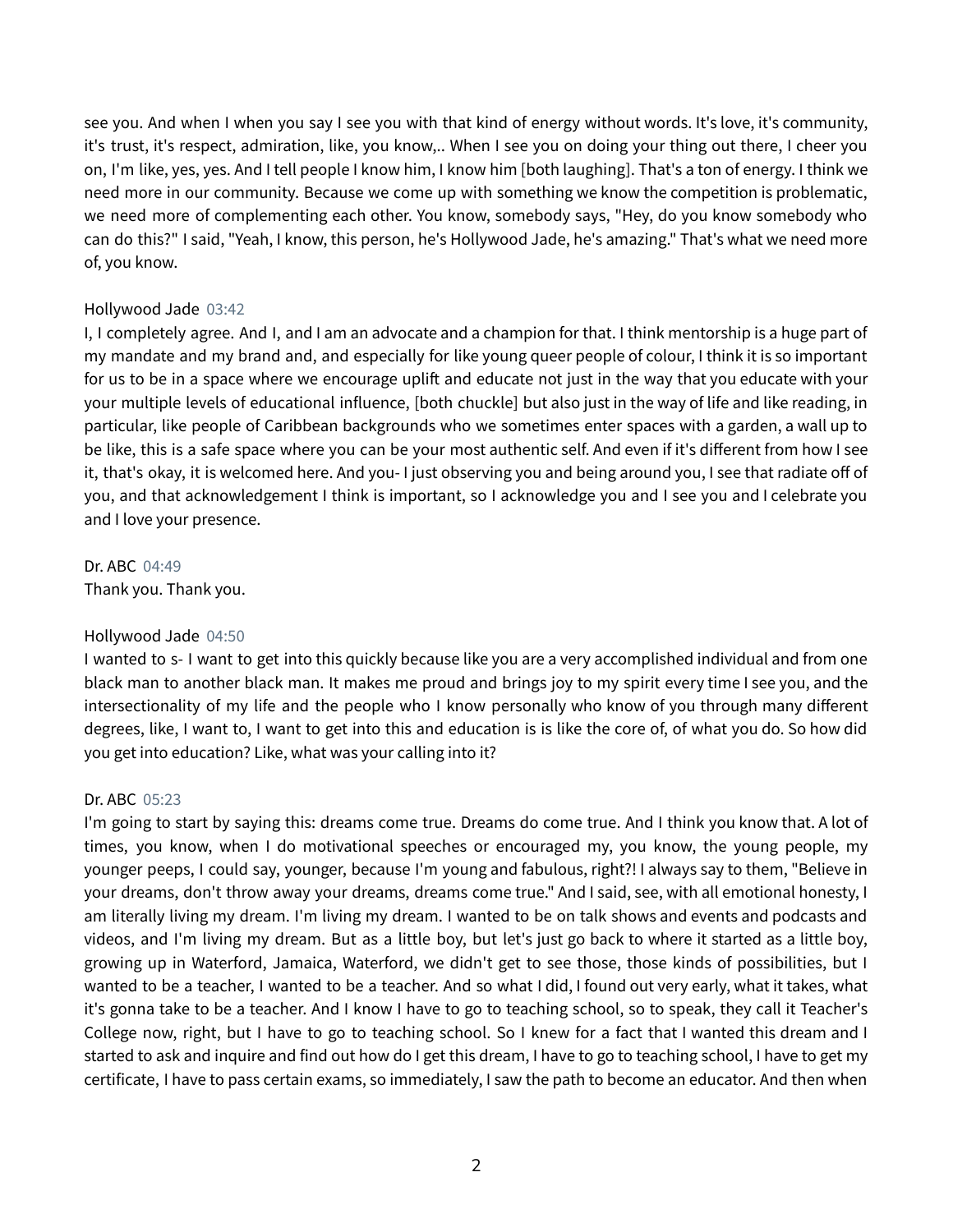I became an educator, now here comes the part, you know, we like to say people are thirsty, you know, thirsty [sic] which means you know, you want some.

Hollywood Jade 06:55 Right.

## Dr. ABC 06:56

Sometimes we all want some that doesn't make us thirsty. Okay, but I digress, I digress. [HJ laughing] But what happened was when I became a school teacher, I became thirsty for more because then I look around like go, wow, they are head teachers and master teachers. They are principals and vice principals. Oh, there's a specialist. There's a speech pathologist. There's a reading specialist. And so I started to learn more about my own craft.

Hollywood Jade 07:27 Craft. Yep.

## Dr. ABC 07:28

Because I'm sure you know this when you walk into a space, Hollywood, when you, you know something, you and then you realize, Wow, there's more access there than I could ever imagine, how do I get more. And so that desire that thirst for more is what led me to do a bachelor's degree led me to a master's degree and led me to do a PhD because I wanted more for myself.

Hollywood Jade 07:51 Listen.

Dr. ABC 07:53 I'm living my dream. I'm living my dream.

Hollywood Jade 07:56 Well, thank you so much for coming because I don't know where else we can go from here. This was great. Go. [both laughing]

Dr. ABC 08:03 We can go so many more places.

#### Hollywood Jade 08:05

Listen, but that's it like it like you mentioned so many important things in there, and like, like, I want to go back to the point that you were making about figuring out what it was that you wanted to do and then asking the questions and, and setting yourself on the path towards achieving that. How- do you remember how old you were when you decided that education was your thing, being a teacher was what you wanted?

Dr. ABC 08:30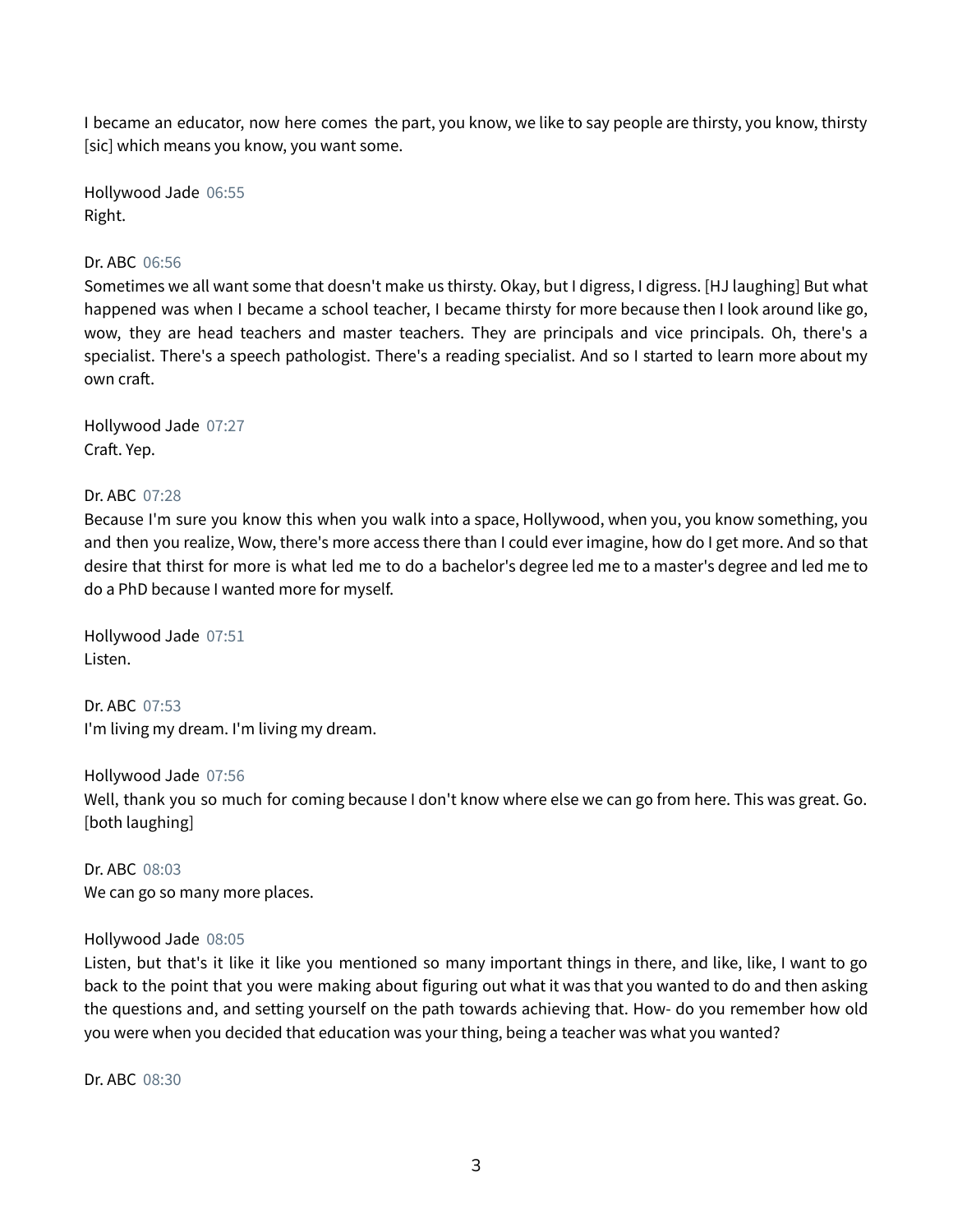Yes. I remember I was in grade 1 in Mrs. Michael's class, I was six. I was in grade 1 Mrs Michael's class. That was also no joke when I when I think when I figured out I knew I like the boys. I was in grade one. I was six. Oh, yes. The research?

Hollywood Jade 08:44 Wow.

## Dr. ABC 08:45

Yes. The research tells you that many of us figure out that by age six. It's literally in the in the research. And I knew at age six. I like the two boys. I wouldn't call them names. No. But I knew I liked Omar. Oh, yes. 2 at six. Oh, yes.

Hollywood Jade 09:05 I'm screaming.

#### Dr. ABC 09:07

But, but it comes the good part too, was not a good part too, here comes another good part. I also knew I wanted to be a teacher like Mrs. Michael. I remember my teacher Mrs. Michael. She was tall, she wore only pantsuit, she was fabulous, but let me tell you something, we were scared shit [sic] of Ms. Michael.

Hollywood Jade 09:27 She don't play.

#### Dr. ABC 09:28

Oh, shoot, I want to be like Mrs. Michael. And then. So from that time, I knew I want to be a teacher and I started doing stuff. I tell you something Hollywood, during the course of being 6, 7, 8, 9, 10, 11, 12, especially high school, there are many opportunities - I'm going to use that word - that came into my, into my space, and they would have taken me off the teaching path. You know, I remember once I want to be a flight attendant so bad. And once I want to go into fashion one day so bad. And I wanted to be an accountant one day. But those were all what I consider to be, you know, emotional, excited, opportunities. And I see that happen a lot, where everybody wants to do this, they want to do this because it looks good. I'm sure a ton of people want to be like you, Hollywood,

Hollywood Jade 10:13 Oh yes!

#### Dr. ABC 10:14

Because you look good on TV, and he came on TV, and he got to judge and they want that which is nothing is wrong. Covet good gifts, but ask yourself, do you think you just walk off the street and walk on the TV screen? No.

Hollywood Jade 10:29 Listen.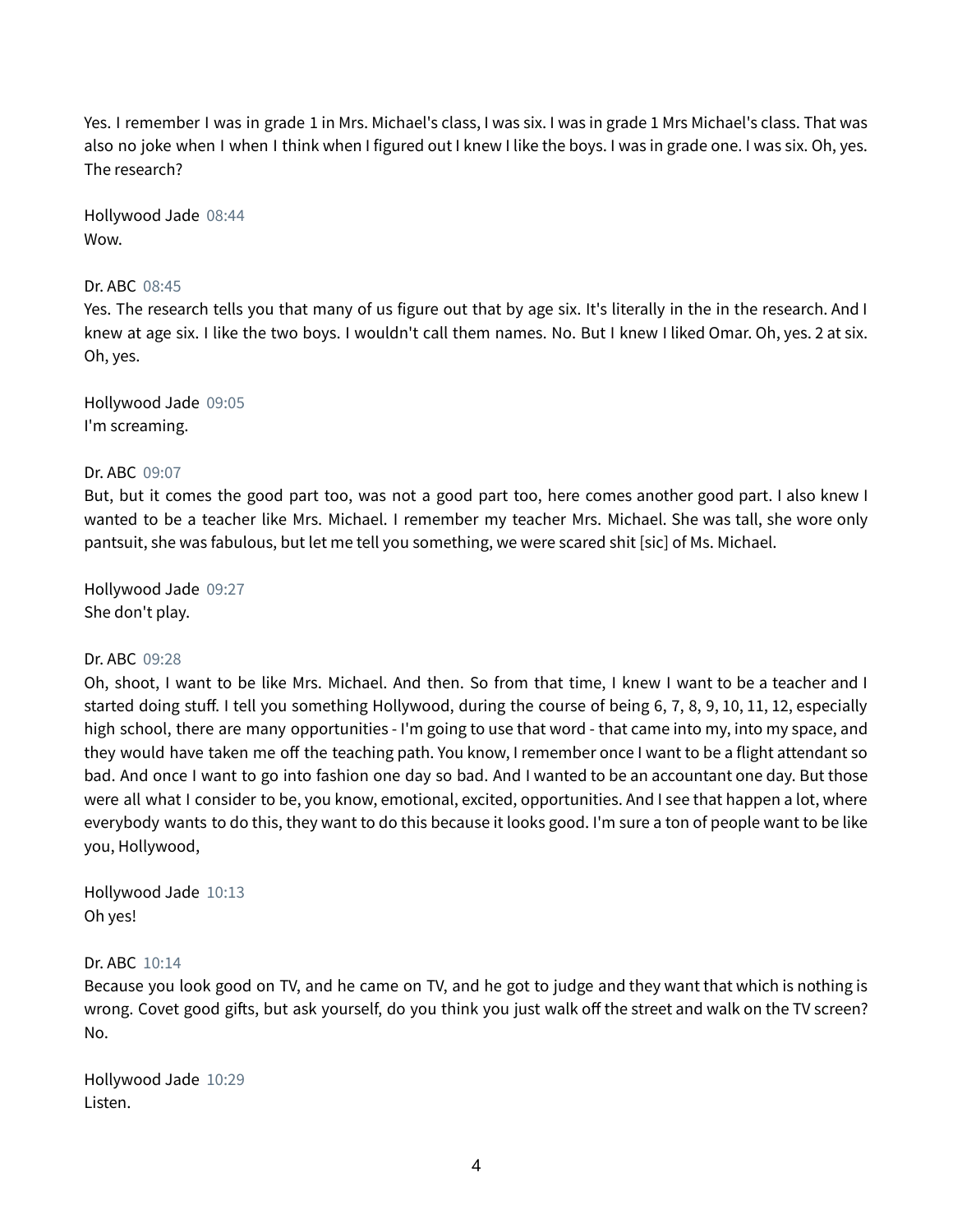## Dr. ABC 10:30

It's a whole process of work. And we don't like the word work cause, work is like a curse word. I like the word work. No, no. Work is like a curse word. But I like the word work. Because I tell the people work affords me the lifestyle that I desire.

Hollywood Jade 10:46 Come on. Come on. Listen, I agree. I'm a worker.

## Dr. ABC 10:51

Let me tell you something. This is also the first time I traveled first class on my own money, because I've been in first class before when I was cute, and they said "Oh my God, you should, we give you a free upgrade because of my cuteness." Oh, yes.

Hollywood Jade 11:03 Same!

## Dr. ABC 11:03

But I've gotten a free upgrade because of my cuteness. And I've done a free upgrade because I was polite. So don't be a bitch, be nice.

Hollywood Jade 11:12

Listen, you better speak it. That's why I always go to the airport in a full look. Depending on who you got there be like, "Oh, no, you can't sit back there. Let's just push these buttons."

#### Dr. ABC 11:22

Listen, listen, I won't get into, but it's a whole research that tells you about being pleasant, be nice, being a certain kind of energy, and people pull. But no, no, the first time I paid for a first class ticket, and I sat in first class, and I was like, this is what they're doing when the curtain is drawn, this lifestyle going on around here? Are they trying to flip my glass of champagne constantly? Like. I was no. And no joke, it's not a boast, I wanted more of that, and I knew to get that was I was going to use work, I was going to use work to get that. Because I'm going to be frank with you. I- in my book that I wrote on "Teachable Moments with Dr. ABC," I made a whole section where I talk about I decided education was going to get me there. I knew it wasn't going to be my body, because I don't have that kind of body, it wasn't going to be you know six pack because I don'thave no six pack, it wasn't gonna be murder because I am afraid of jail. [HJ laughing]

Hollywood Jade 12:25 Me and you both boo!

#### Dr. ABC 12:26

Listen, I'm presented with another day we talk about why I'm afraid of jail, right. But I knew education and work was going to get me there. I am not afraid of work. I am not afraid of work, because work has afforded me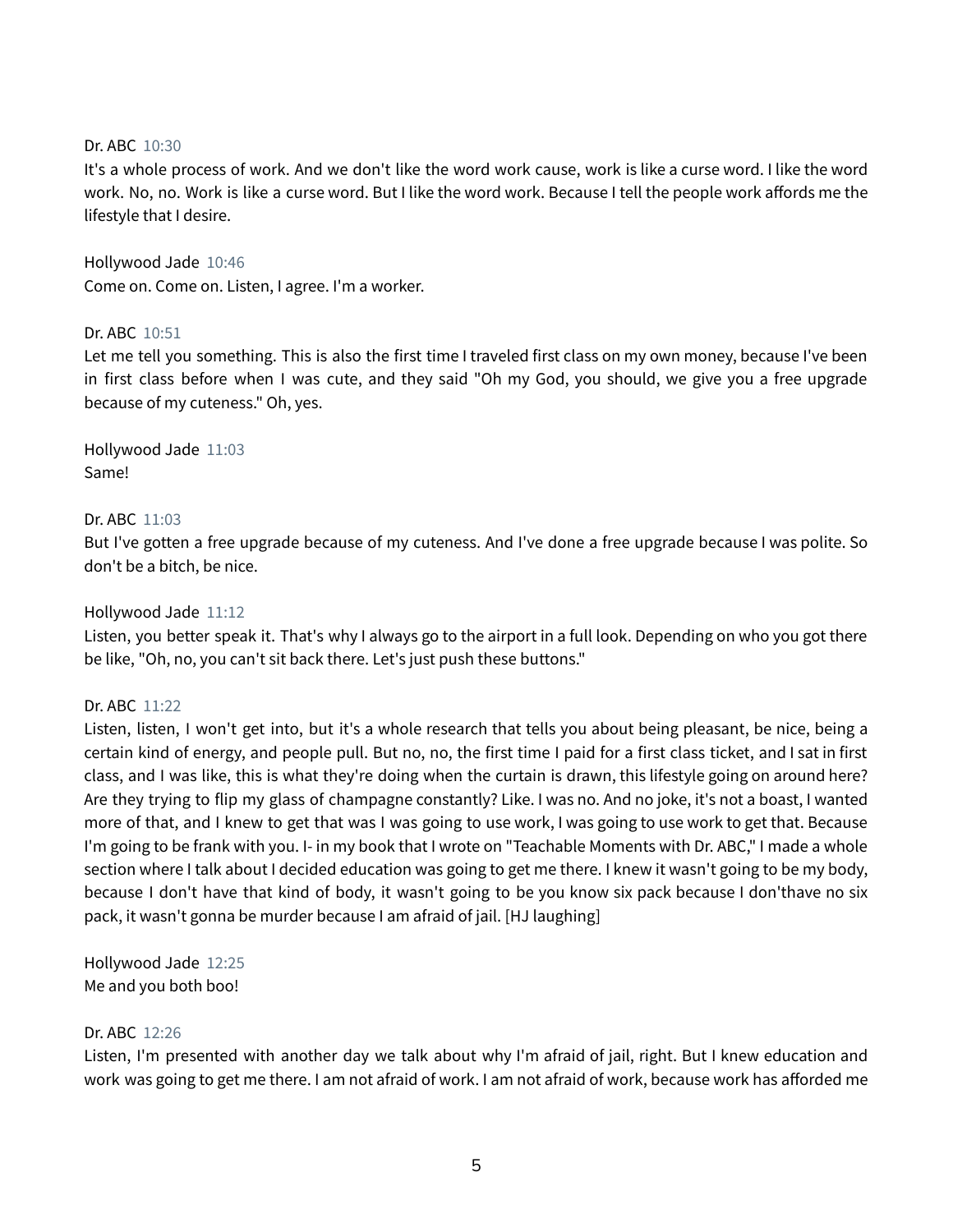the lifestyle I have. And I encourage everybody who's listening, do not be afraid of doing your work. Do not be afraid of doing what is it, what is what is it that is going to get you to have the lifestyle you so desire.

## Hollywood Jade 12:53

Yeah. And but even that, like that that mindset is, is I think one of the things that makes you impressive and stand apart is like you identified that immediately, we're like- in order to live the life that I want to live. Yeah, I know that, like you said, no one's just gonna give it to you. And I'm someone who prides myself that everything that I have acquired, I've earned, none of it was given to me, I, I worked for it, and I hustled for it because because of that no one can take it away. No one can be like, you're not that special, because boo. I didn't- no, you get no man can look at my face [sic] now. All right.

Dr. ABC 13:33 Yes. [laughing]

## Hollywood Jade 13:34

All right. So it's, it's, but that's an important characteristic trait that, that I think more people need to see. And that's why I'm so glad that I get to talk to you today and share this space with you and get more context and get more depth into how you become this fabulous being from Waterford, Jamaica, who now stands before us and is sharing his, not just knowledge, but your presence and your gift with so many people. I want to talk youyou mentioned your books.

Dr. ABC 14:07 Yes.

Hollywood Jade 14:08 How did you know that that was a path that you wanted to take.

## Dr. ABC 14:11

I believe there's magic in books. You know, I grew up reading, first of all, Cinderella and all these fairy tales. And then I started reading The Hardy Boys in the 90s. And from early on, you know this is not a, you know, a criticism of what is out there, but it's definitely a critique that from earlier on, the stories were not about me, right I mean Cinderella, Rapunzel, Goldilocks, Jack and the beanstalk. Like don't I know all of them, right? I have read I want to be one of N's friend, I wanted to be one of the Hardy Boys. I wanted to be one of the Bobbsey Twins. Those are the books and then I started reading other books. And so when I became I think I was formidable 14, 13, 14, I started getting books that A Cow Called Boy, you know, The year in San Fernando, The Wine of Astonishment, books with characters that look like me, and I said, I want to write books about our story. I tell you this, when I started my PhD, and they asked me at the University of Toronto, what is it I want to study, and I told them, I'm going to tell you this, I was discouraged by my first professor at that time to say, Oh, you need to study something Canadian. And I said to him, I want to write books about Black people, about us, about what we do, and I was very, very strong about it, so strong that they had to change the supervisor for me, in the very, very first year, I went to University of Toronto, because I took a stand against what is what I'm going to write, you don't want to invest all that money, because I send myself to school, and all that time, to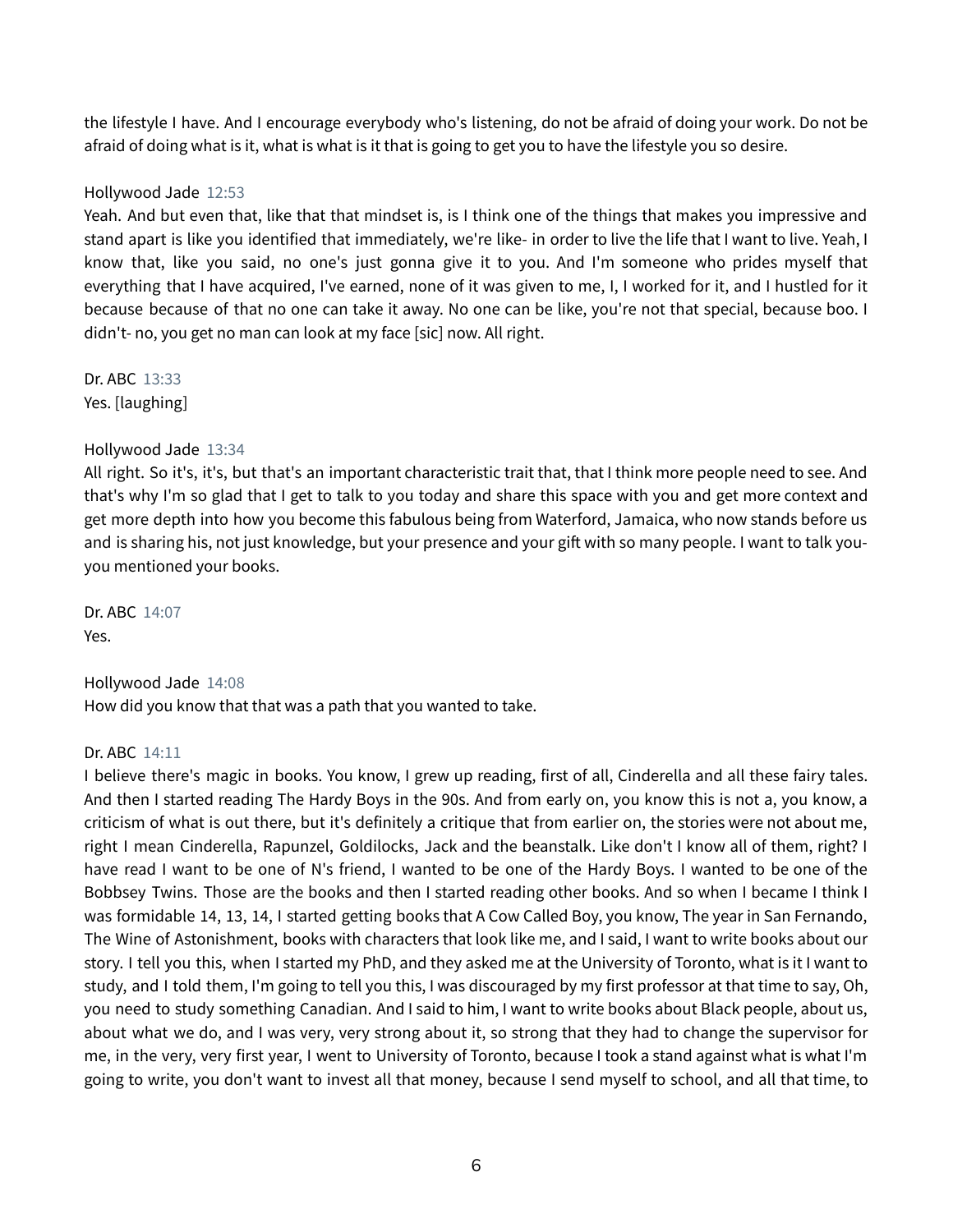write about other people. There's a million books out there, that, that don't look like us. I tell people all the way I am 1 million books behind, okay?!

Hollywood Jade 14:11 Come on!

## Dr. ABC 15:02

I am 1 million books behind, to be honest, I want to write about myself, and so I want to capture and share. So what I did at my first book was is called "Teachable Moments with Dr. ABC, a spoonfull, for the journey," and I would write a lot on- in my diary, and also on Facebook. What people don't know is that 95% of the content in my first book is actually on Facebook. So I used to write them, I used to write them, and people started saying, wow, Andrew you made me cry, or Andrew, they stood [out] at me and I would get so many inboxes and then I put the collection together. And it has been amazing success. It is..

Hollywood Jade 16:37 Oh my God.

#### Dr. ABC 16:37

I've not seen a million copies yet to you know, to travel the world on it, but guess what, I can tell you something, I have sold enough copies to buy myself nice things.

Hollywood Jade 16:46

Honey! And sit in first class, and have them serve you and fill your champagne glass. [both laughing]

#### Dr. ABC 16:54

You know, I say this to you. And this is not a boast the other day, I bought myself a Coach bag, and I made a post about it, and it wasn't a shock, people that know me that's not me. It was to literally say, I used an Amazon check to buy that bag.

Hollywood Jade 17:07 Come on, come on!

#### Dr. ABC 17:08

And I say to you right now Hollywood, and I feel every emotion just now. I used an Amazon check to buy the like, I literally am trying whoo! Because it- it's because

Hollywood Jade 17:19 Beautiful!

#### Dr. ABC 17:20

Dreams come true, dreams come true. And you have to realize, your dream is not gonna be like somebody else's dream. But I remember I bought, I used an Amazon check to pay for that Coach bag.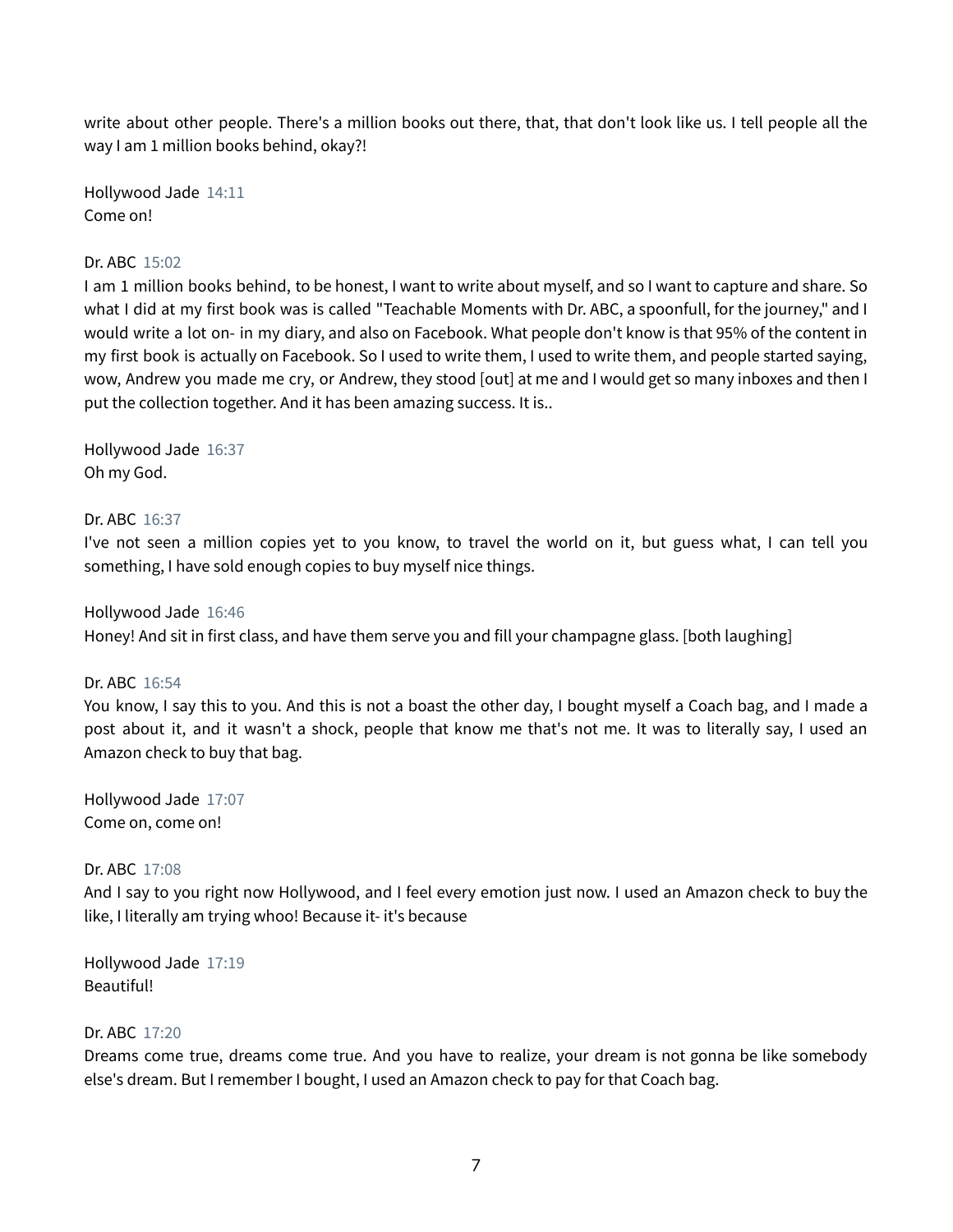#### Hollywood Jade 17:33

Listen and we'd love to see it, we'd love to see it, we'd love to see it, because like you said you've done the work, you've put in the work, and you you also like stand firm for what you believe like.. I can, you're.. again, we don't know each other that well, like we know each other through like working environments and, and being out in social settings, but it's it's the way that you carry yourself and, and I can see it all over you, there's, there's like an integral integrity to the way that you do things. And like, we need to let go of not being afraid to share like you, like you share. Like I struggle with that a lot like but I grew up listening to people tell me that I'm extra, and I'm enough. And I'm bosy, and I grew up hearing all those things. So like I do a lot of amazing things, and I have a lot of amazing experiences, and I keep them so closely guarded to myself because I don't want anybody to look at me and being like, Oh, he's so full of himself or anything like that. But it's not that, I don't operate, I don't operate from that space. I operate from a space of I grew up with nothing, next to nothing. I grew up struggling and not that I'm, I'm super well off right now. But like I literally pay my rent and live my life based off of my skills that I've developed. And I'm still mastering and that needs to be celebrated.

#### Dr. ABC 18:58

We still growing. I have to I have to tell you something, I have to jump into something. I was in the Bahamas a couple of years ago, and I was called, asked to do a motivational speech to a whole bunch of young people. And it was very impromptu and I walked in, I don't normally do a lot to impromptu, but I walked in, and immediately what came to me was to share with them my travel story. And I said no, no, no, no, no, no, you know, they see me I'm fabulous, I just want to give them fabulous. And I'm sitting there and every minute I'm sitting there something says no, no, share that story.

Hollywood Jade 18:58 Yeah. From the heart.

#### Dr. ABC 19:10

And I will never forget, it's on videos out there somewhere, and I said to them, my first time they saw I started I said the first time it's gonna surprise you maybe, Hollywood, the first time I've been on a plane I was 21, and they looked up, and I said the first time I went on a plane I was 21, and I remember seeing planes pass my house and seeing people who come from, you know from foreign- you know you're in Jamaica, foreign. I mean, America, Canada is Canada, foreign is America, right? You come from fairy to come from big foreign, you bring suitcase, you bring, you know, you bring barrel, you bring box of things. And I want you to go on a plane because these people came from foreign, they look like the way to somewhere magical and I want to fly up and I want to see what was in the plane. And I saved my money, Hollywood, I sure partner draw, and I said I from partner, say my mom and I got my partner draw. And I want this, I'm using this to inspire people to say to you, I got my partner, I was 21, and I could afford to go to Curacao. So at the time, in Jamaica, all the people going away to Curacao or England are, you know, persons who buy clothes and sell. So in my mind, I was going to this amazing place, but of course I was going to hear the word of the people go to buy and sell. But I went on a plane that you wouldn't think, you would think I was on a plane to Paris. [HJ laughing] I remember I wear my best clothes, that was my choir clothes, my best clothes was church clothe, okay!

Hollywood Jade 21:09 Just so we're clear!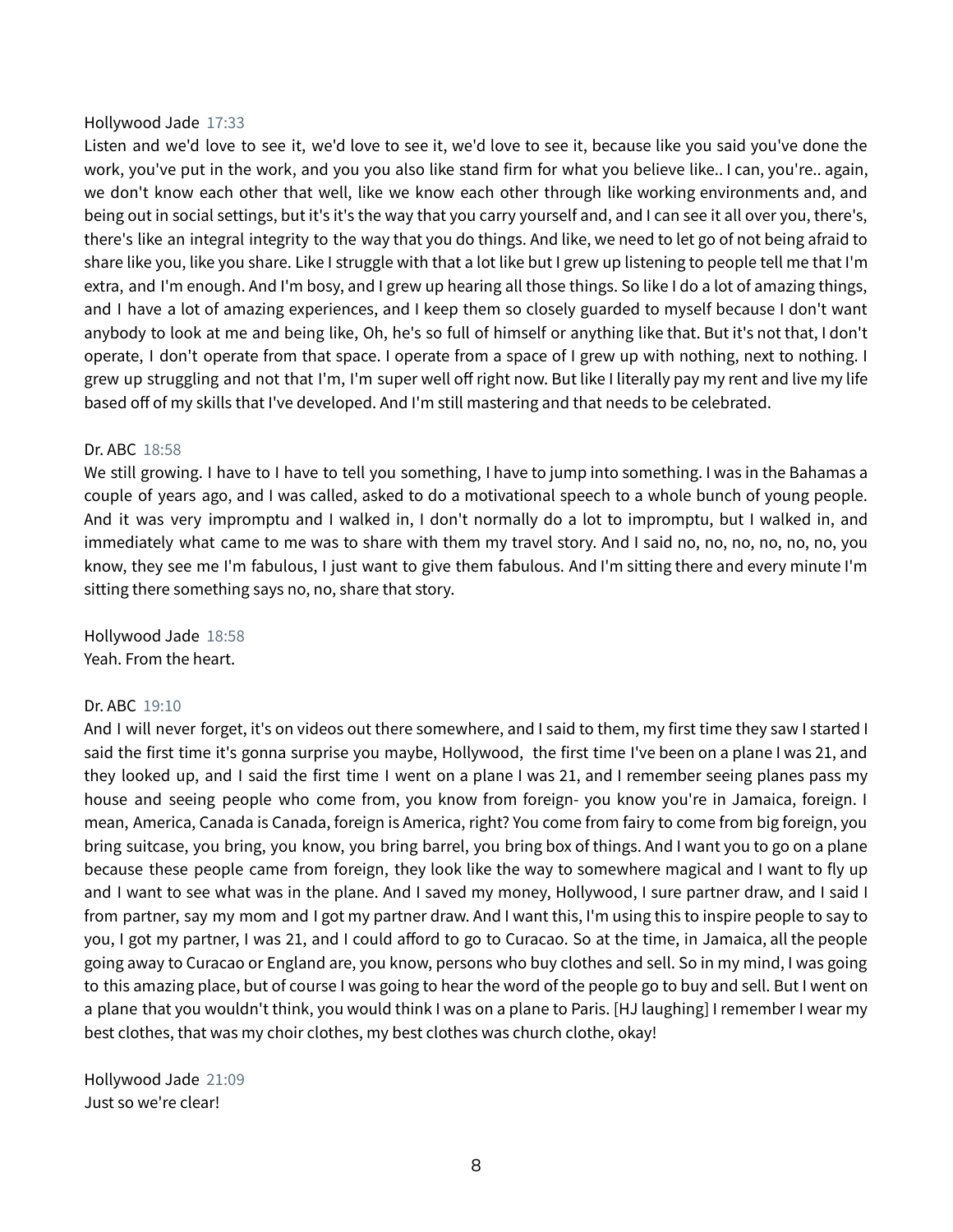## Dr. ABC 21:10

Those time was church clothes. So I wore my church clothes to foreign and I will never forget, I sensed somebody last, just about two weeks ago, I said I will never forget I stayed in a, in a motel, Tropical Inn I will never forget, and you thought I was in the Hyatt. In my mind, I was at the Hyatt because I don't know what it looks like. But all in today, and I get emotional and saying this, that I realized I looked at that Andrew you were in some cheap motel. But I had the best time ever. Because what I was doing, I was living in, I was living living it within my means, and I was excited. I was excited. You know, like something when I see the young people struggling, they want to come on social media, and they want to take a picture. "Look at me, I'm in Paris, and the French Riviera. I'm doing this." Listen. For those of you listening to me, your best life is the life you have. Oh no, I'm gonna say it again. I'm gonna say it again: Your best life is the life you have and more of us will be happier, Hollywood, if we realize that our best life is this life

Hollywood Jade 22:24 Right.

## Dr. ABC 22:25

And then we will learn that best - better! But we have to encourage or have a baseline. You see me drink a glass of champagne? Well, you did you see me years ago when I drink a glass of Kool Aid, honey. Listen, when I had my glass od Kool Aid,

Hollywood Jade 22:38 Come on!

Dr. ABC 22:38 I was living my best life.

#### Hollywood Jade 22:41

Pinky up and everything drinking. Listen, I hear you, I hear you and I and again, you see this what I'm talking about where, where I say it's like kindred spirits. And where I'm at presently, I know it's not the end, so there's room for me to make it better, there is room for me to improve. And it's an important way of thinking, instead of thinking of the lack, or oh, I want this or oh, I want that, it's like I'm grateful for what I have. Like in my place, my foyer is like I got photos of posters of the covers of scripts that I- of movies that I've been in different shows that I've produced. And to a lot of people it can seem like it's arrogance, but it's not arrogance, what it is, is I remember when everything that's on this wall was a dream. Yes, was something that I thought about in my mind, and I had no idea of how I was going to accomplish these things. But I hit the pavement running and I've been able to work not just as a dancer, but as a choreographer, and as a creative director and as a producer. And these are all things that seven year old, nine year old, 12 year old me, thought about but had no idea how he was going to make it possible. Just like yourself, you didn't know how you were going to get on a plane. But you, you worked, you saved your money and you did it within your means.

Hollywood Jade 24:06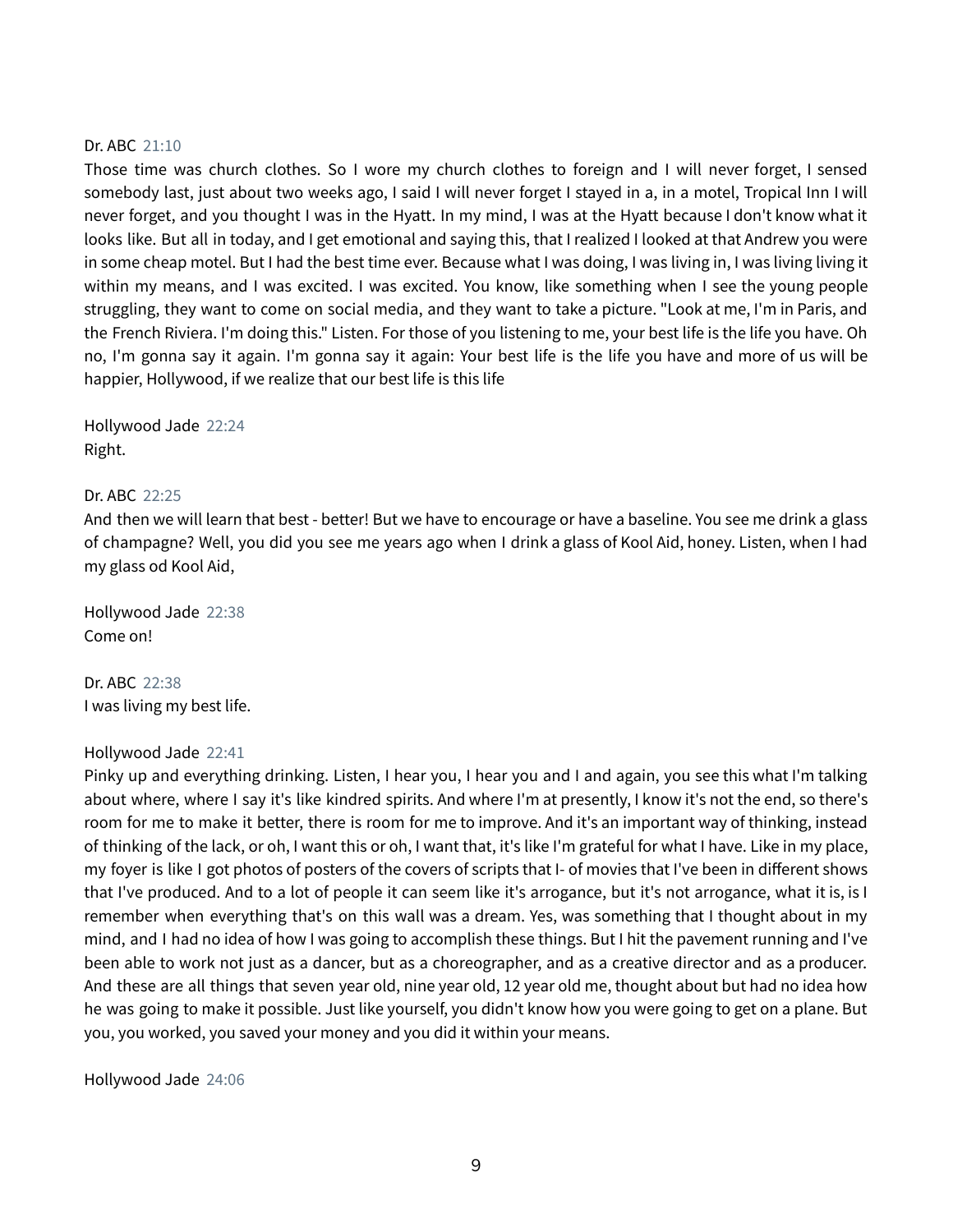And now you're you're again back to first class. And it's it sounds like a super trivial example. But it's not because you worked and you earned that. I want to talk about you teaching in all of these places, like you mentioned. I know you're from Jamaica, so you started teaching in Jamaica first?!

Dr. ABC 24:06 Yeah, yeah.

Dr. ABC 24:26 Yes, yes.

Hollywood Jade 24:27 Can you talk us through that journey

# Dr. ABC 24:31

Let's get into the journey. So I went to Teachers College in Jamaica, and I studied but I want to put that in, I studied part-time and went to Teachers College first part time, so I worked and studied. And people are always surprised, and maybe that's what gives me for those who listen to me and know me a little bit. I know I can be a little bit rough, you know, people think I'm sweet, but I've can be a little bit strong and rough sometime, because I'm a no nonsense person because I know what it is to work and send myself to school. So people are saying surprised when I said to them all my papers, I got part-time, but while working full time jobs, right. And so I went to Teachers College in Jamaica, I graduated from Mico Teachers College, and I started teaching back in the same community I grew up in, I started teaching in a safe community I grew up in.

Hollywood Jade 25:18 Beautiful.

# Dr. ABC 25:19

And then I taught in Jamaica for five years, I taught in Jamaica from 1995, as a trained teacher, to 2000 - for five years. And then I got a job, I-, looking for better looking for more looking for opportunities. I got a job in the Bahamas. And so I went to the Bahamas to teach, and I taught in the Bahamas for eight years, eight years. I taught in private Catholic school, private Anglican school, private Baptist schools, I taught in one private school to another in the, in the Bahamas, seeking opportunities. And, and it was a great eight years in the Bahamas, I got to know myself, I got to use my gifts and my talents. Sure you the notice about me Hollywood, but I'm, I used to dance. I danced in Jamaica in one of the most awarded semi professional dance troupes in the entire country, Tivoli Dance Troupe.

Hollywood Jade 26:11 Come on!

# Dr. ABC 26:12

I've been at the front and newspaper in my pole is doing yardon, those things. And then I really wanted to be a choreographer. I lik,e I guess my advice is always going. As I went to the Bahamas, that opportunity came for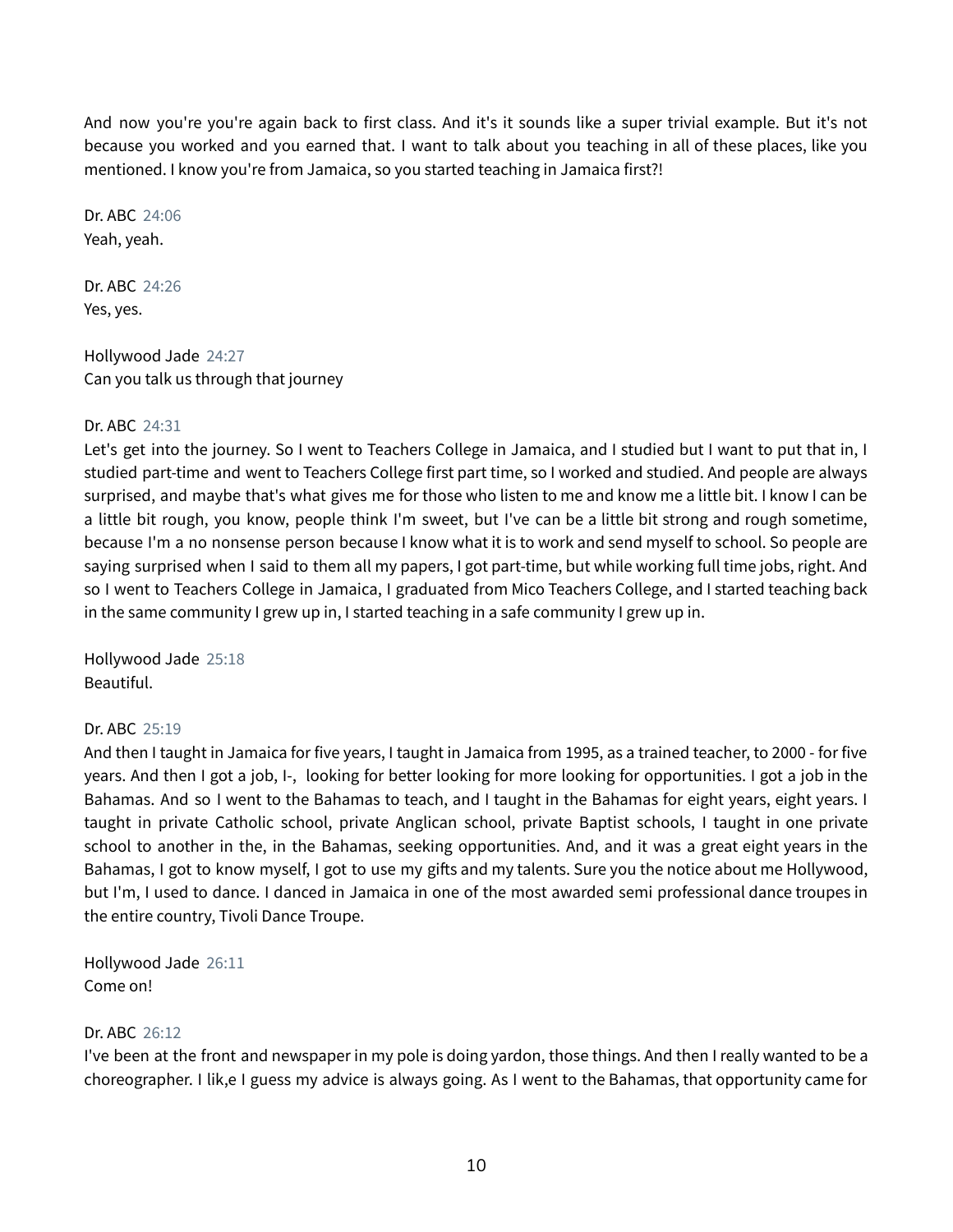me. And for, I went to Bahamas for eight years for six of those eight years, I got the opportunity to teach them and sing and to choreograph for churches and for my school came into newspaper many times.

Hollywood Jade 26:40 Oh my gosh!

## Dr. ABC 26:40

I got four letters award to the kids from the Bahamas to compete in America. So that dance [sic] thing there is not a joke, it's real. [HJ laughing] We had a problem of a one missing eyelash, we had a problem over one missed, of a one wrong shade of lipstick, you know what I'm talking?!

Hollywood Jade 27:00 I do! [laughing]

Dr. ABC 27:01 It's that serious. So I lived that life - costume, backstage makeup. I lived that life.

Hollywood Jade 27:07 And I had no idea. I love that.

## Dr. ABC 27:11

Stage. And then I came to Canada. You know, I was all in I was like, you know what, my feet a certain level, let's leave that alone. And then I found other things I developed so I moved. So Jamaica taught teaching, went to the Bahamas 8 years and I moved to Canada in 2008. Moved to Canada in 2008 and I started my PhD in 2009, started working for the school board 2011. And yeah, they were and the opportunity start coming. And I know we don't want to go back to there again, but I want to say,

## Dr. ABC 27:42

I have to do this, a lot of times I speak to younger people, they will say to me, which I love, they say tell me you know about your journeys "I want to do what you do." And I would say to them, at one point, I was all doublind down four different gates. And somebody saw me the Bahamas was one day, I will never forget, I went back to visit the Bahamas, and somebody pulled me aside and he says to me, do you consider yourself to be a teacher at Tropino? And I said no, I don't know. He said and then I explained to him all the things that I do. And I said, I'm I said I'm a hustler. And he said You are! So at one point I was teaching at the TDSB, I was teaching one course at Seneca, I was teaching online for Durham College, I got one course at University of Niagara and these people may see them as well labours, labours, title, titles, you're living the best life. But you know, I was trying to do Hollywood, I was trying to live a better life and I knew that I was coming from, and I knew again was going to take work. So I was hustling.

Hollywood Jade 28:45 No, please.

Dr. ABC 28:51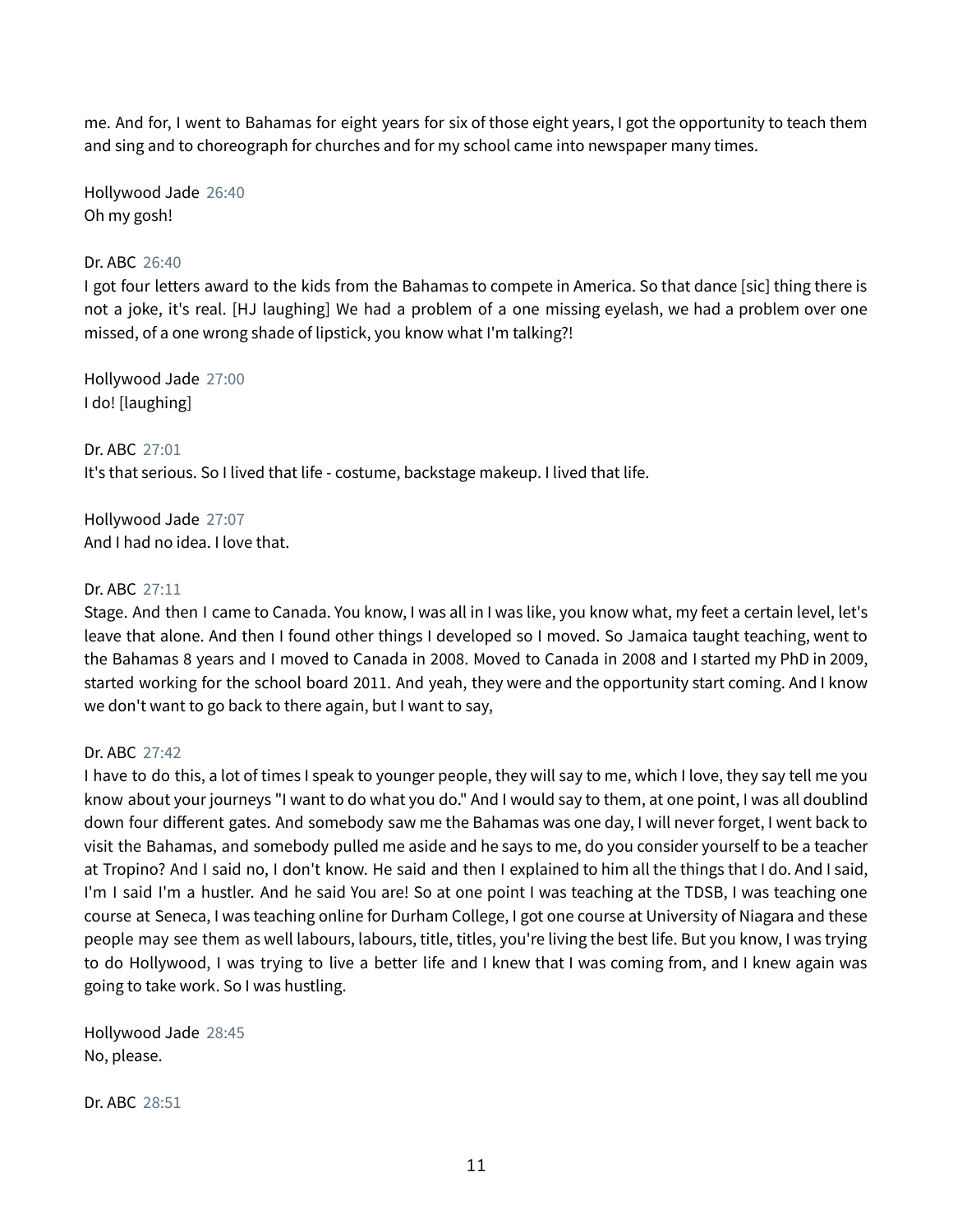Listen to me, I want you to understand. I drive a 20- in 2021 car just bought that in October, right. But I used to take the bus as a faculty member to Seneca, from where I lived at Bathurst and Finch, I took the bus to University of Toronto. I took the subway, my first job in Canada, I took the subway for three years, and I went from North York to Kennedy. So that's two subway rides every day.

Hollywood Jade 29:04 Amen.

Dr. ABC 29:07

And all of those were not a pleasure. I have- you know, I'm looking outside and I see the snow. I drive a beautiful car. I'm not saying, I'm saying that because I want people to get context. So

Hollywood Jade 29:26 Wow.

## Dr. ABC 29:26

You know, when I see people see me and I want to be frank with you. I would never want to do this with you, Hollywood, and we leave here and anybody say, Oh, he's so fabulous. He said, I want and I don't tell the truth.

Hollywood Jade 29:39 Right.

Hollywood Jade 29:39 Exactly.

#### Dr. ABC 29:39

I always tell people how you got here. And I have to share this with you. I remember going on a date once, and the person came by, by the way where I lived, that was when I do some live at Bathurst and Finch area. And when I came, when he came to the house where I lived, he pointed, we didn't ended up going in, we stood at the door, we came up off the bus, you know, whatever. And I used to Is this where you live, and I said, Yes, I used to live in a Jewish neighborhood big big house, big house, nice house, two storey, blah, blah, blah, t in all kinds of spaces. And he points, and he points at the garage and said, what do they do with the garage? And I said, They converted the garage in a studio.

Hollywood Jade 30:18 Mm hmm.

Dr. ABC 30:19

And then he looked at me and he said, Oh my God, I would never live. And guess what Hollywood that was where I lived.

Hollywood Jade 30:25 Love it. Love it.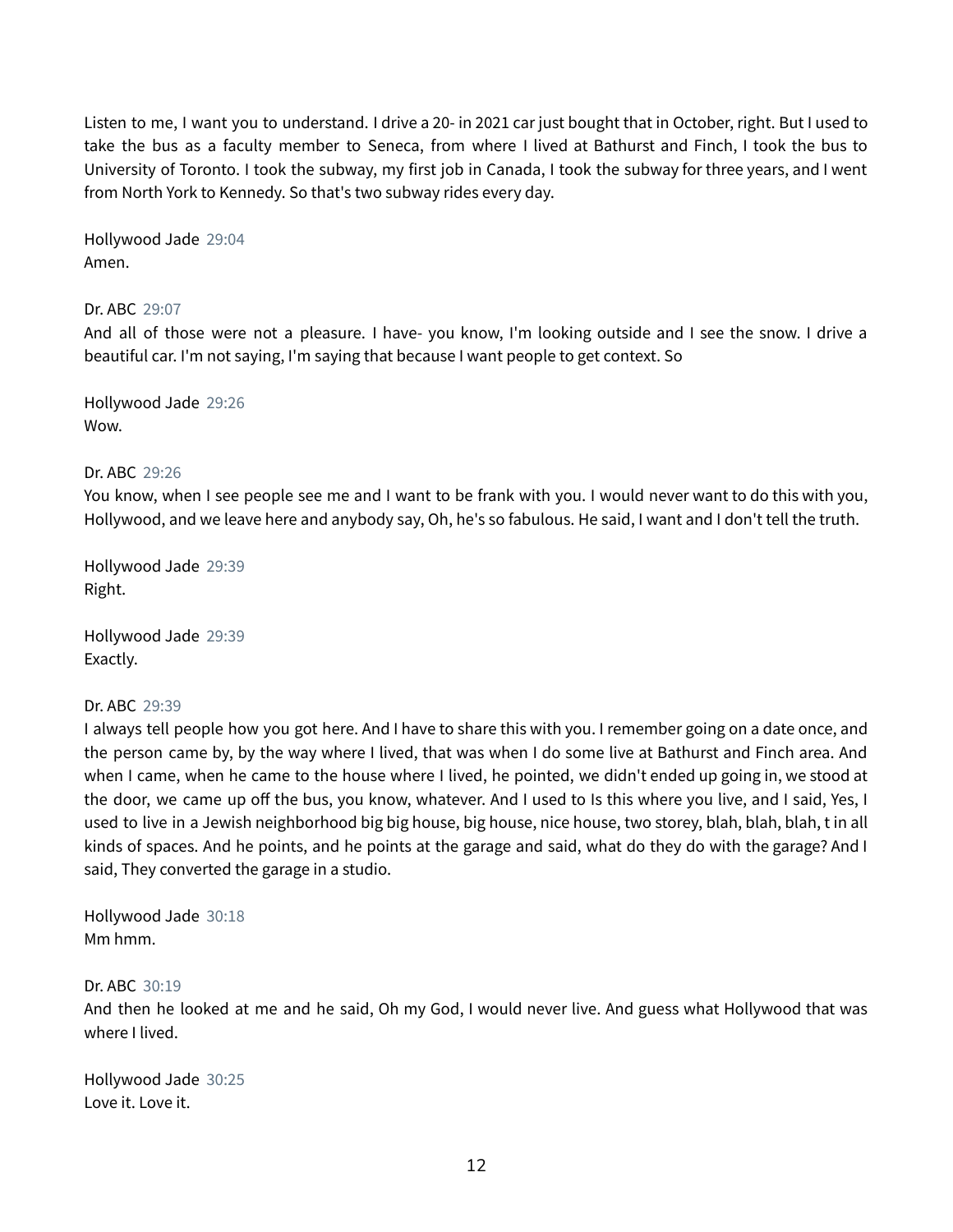## Dr. ABC 30:26

That was where I lived. And you know, I lived my first apartment on Hounslow Avenue. Right in North York, Hounslow Avenue. I lived in a big house that was divided maybe six. And the piece that I could afford was the garage that they converted into a studio. Beautiful. Oh, it was beautiful.

Hollywood Jade 30:46 Yeah.

## Dr. ABC 30:47

I'm talking to you from the comfort of my home. I am in my own office. This is a room in my own house. I say that again with lots of emotions, Hollywood, just say I came in 13 years ago, not 14 years ago, and that was the first place it was I would never forget, it was August 5th, 2008, and that was what I could afford: the garage converted in a studio. Beautiful job they did of it, you wouldn't know if you if you didn't know it was the garage. But that was what I could afford. And now I live in a house.

Hollywood Jade 31:21 Right.

## Dr. ABC 31:22

That I own, with my name on it. I have three bathrooms that I always had to pee in all 2 of the toilets everyday [HJ laughing] And you might wonder why I say that to you Hollywood?

Hollywood Jade 31:32 I don't. Come on.

#### Dr. ABC 31:36

One bathroom, we have to wait, I said that but my daddy said that I need to use the bathroom, my dad he said to come into the bathroom, I could go use a bathroom, you know, now I have three bathrooms, and I peed all three of them, all three of them

Hollywood Jade 31:46 Regularly.

Dr. ABC 31:47 Regularly, I use all three.

#### Hollywood Jade 31:49

I am so, it's so good to get contexts, do you know what I mean?! And, and that's one of my things about the community that I really want us to do better at is, is - I love a good time, honey, you know, you know, we'd love to get dressed up and sit in our booths and drink. And like, but love it, I absolutely adore it. But I also love exchanging and, and meeting people where they're at and finding commonality and, and being inspired. And I don't think there's enough of that in this community, particularly with Black men because we, we've we've got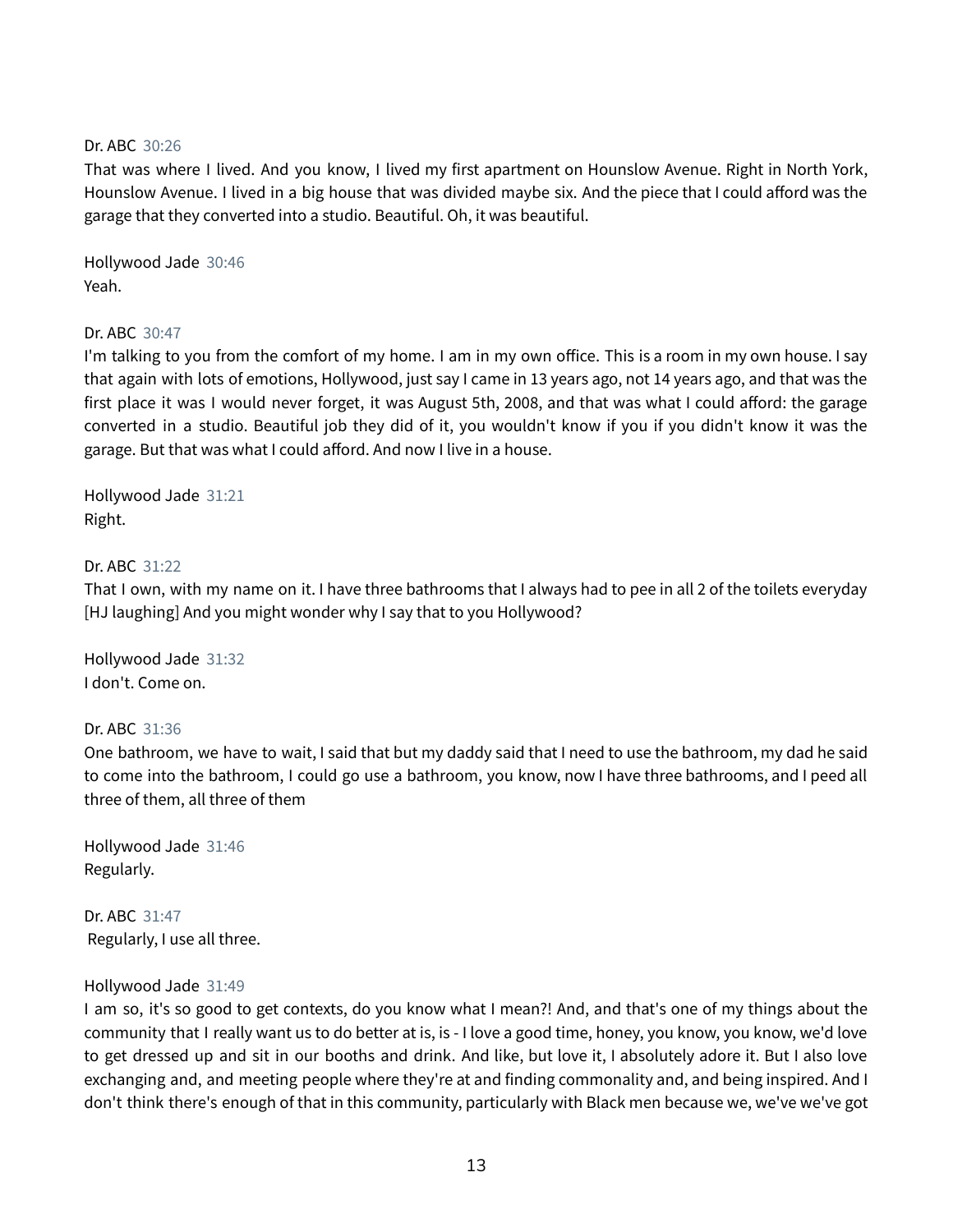so many barriers built up and we've got so much that we have to unlearn, and so much that we have to like figure out about ourselves that it's hard when we are thrusted into these environments. And I talked about this in another episode with Twisted and it was like the only common area and intersectionality that most of us found was in nightclubs. And I can't have a conversation, a real conversation with you when the music's blasting and my favorite song is on and I've been drinking, I've been drinking casamigos all night, like the conversation is not going to be about tell me your journey, the conversation is giving your place or mine, you know what I mean? [both laughing] So, but it's so it's so fulfilling to me to be able to through this podcast, be able to connect and share these real life stories and what it really takes for you to be able to look and be as fabulous as you are. And, and and that you you've done it yourself. A lot of people don't understand I'm a first generation Canadian. I am directly responsible for what my family's lineage is in this country. What a privilege. Yeah. And I don't take it for granted. And I, I love being able to, to hear other people's stories because it motivates me to keep going and, and, and I'm not a home owner yet, but baby, it's going to happen. Because, because I deserve it. And I think, uh, in in looking at you and reading about you and in listening to some of your podcasts and, and reading your posts and following you on social media, it is abundantly clear to me that you have manifested the life that you're living. Yes. And earlier last year, at the end of December, I was listening to something online and one of the guys I was talking said, You are living in the results of your faith. So when you pee in all three of those bathrooms and you start your 2021 car and, and you, you adorn yourself in all of the gar-gourmands that, [Dr. ABC laughing] that your hard work has afforded you, you are living in the results of your faith. And what a beautiful time to be us.

## Dr. ABC 34:44

Yes, you know, I'm going to tell you something when I have to go there and you know, we're also connected spirit people. When I went to look and I, I only share this with my best friends and I'm going to share with the world Okay, that's me, my best friend, then I share it with the world. When I went, I went to get this car, I went, I walked in, I will never forget, and I was just talking, talking, getting information very, very easy, and I walked out and I was busy doing my work. I remember I went and I got lunch afterwards, and I came home. I don't know what it was, I came upstairs and I went into my bedroom, I didn't know what I was doing. And I started to cry. Like, I started to cry uncontrol- I was like, What the hell. And I started to cry. All I could think about was growing up in Jamaica, and pushing my father old taxi, I started to cry like, so this was, this is my first new car. Now I have a car before, you buy a used car, you get into stage, you know, young people, honey, it's a stage, you don't come out of your mother's womb, and just walk out and buy a big car. No, no, no, that's not a trick. Yeah.

Hollywood Jade 35:51 Not us not from where we are from,

#### Dr. ABC 35:54

Not where we are from, because I'm telling you something. I've been to university and see students come on to cars in the car park and I go What the hell?! Expensive cars and I go upstairs using the subway, and I'm their professor. Okay!

Hollywood Jade 36:07 This is what we're talking about.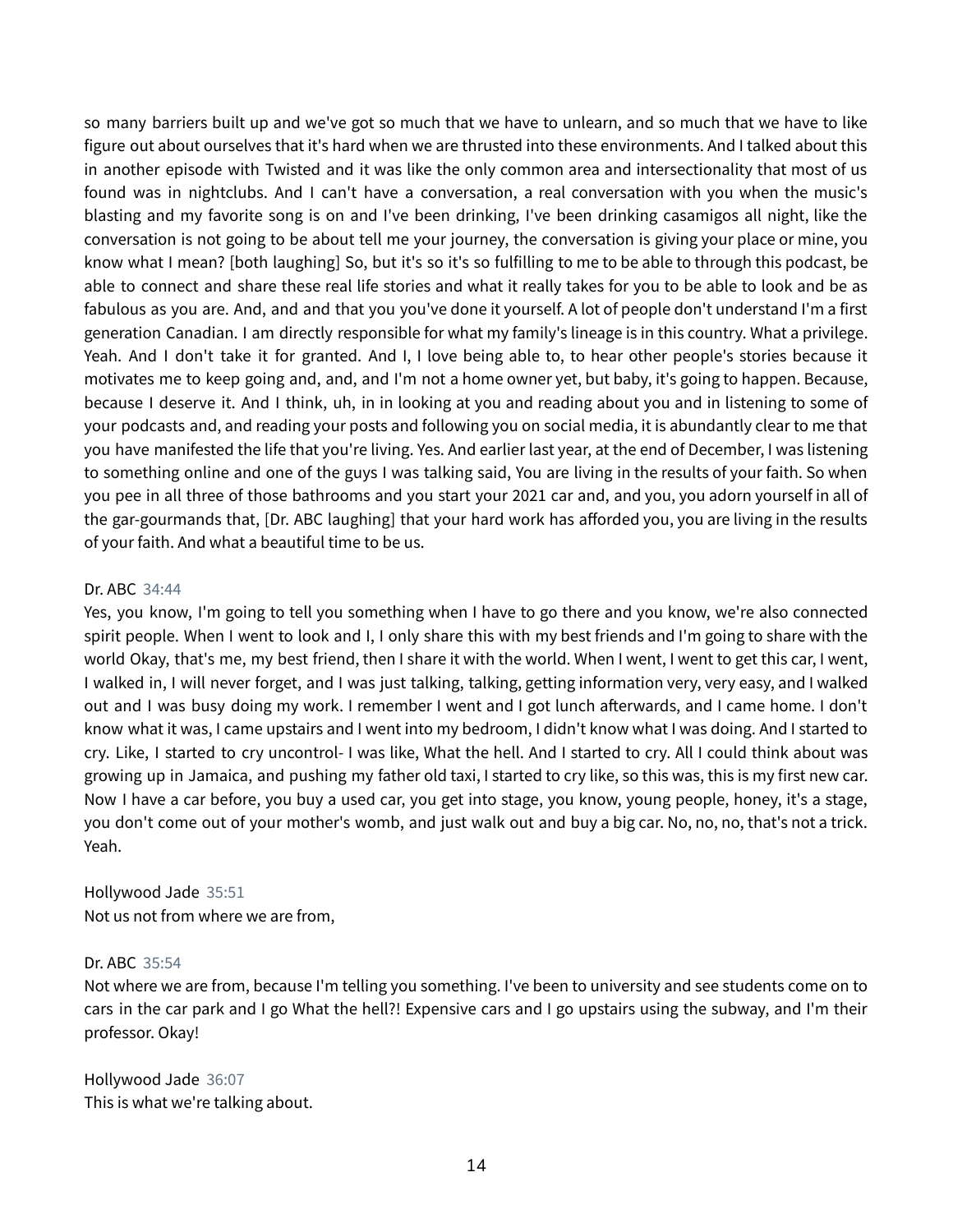#### Dr. ABC 36:09

So I cried. And all I could think about was, I wish my dad was alive. He passed in 2008, when I connect, when I got here into Canada, he's passed away of cancer. I wish he was alive to see this. And my tears just run. And all I could think about was, I wish my dad was alive to see that we bought a whole new car, like a new car with a letter sent on it, and a bow on it, like a bow. Listen to me, no no, Hollywood [HJ laughing]. I told the people I want my bow on it. Yeah, the guy wants a big bow on it. It was like, oh, whatever, whatever. I said, honey, I want a bow on the car, like in the TV movies. I want bow on the car. And I call him, I said to them, is there a bow on the car because I'm coming to pick up the car. Like, don't play with me, don't rob me of the full experience. But it was part of the know where we are coming from, it is our journey. And you know, going back to talking to our community, you said something about community, we have to do that I have a friend have said to me Oh, Andrew, you know you shouldn't share a certain story. And I said, I said what?

Hollywood Jade 36:12 Why not?

Dr. ABC 36:13 Oh, how would the young people know that it's possible?

Hollywood Jade 36:21 Exactly.

Dr. ABC 36:22 I want them to know it's possible.

Hollywood Jade 37:16 Exactly.

#### Dr. ABC 37:17

And you know, it's possible. And guess what, I won't be doing this all the time. They are things that opportunities coming up butI want younger people to do than me, and that they are going to need to do, you know what I'm saying? So I want them to know, it's possible. I want them to know it's possible. I pull them aside, you know, when we make mistakes, I want us to love each other more. I want I know you don't reach that part of the interview, but my spirit said go there. I

Hollywood Jade 37:43 No. Yes.

#### Dr. ABC 37:43

- love each other more, and to care for each other. You know, I've been, I went somewhere a couple of months, it was about a year or so ago, and somebody was sharing wine and they didn't do the wine the right way. And I heard a group of people kinda, you know, giving them attitude. And I pulled them aside and I said, No, darling,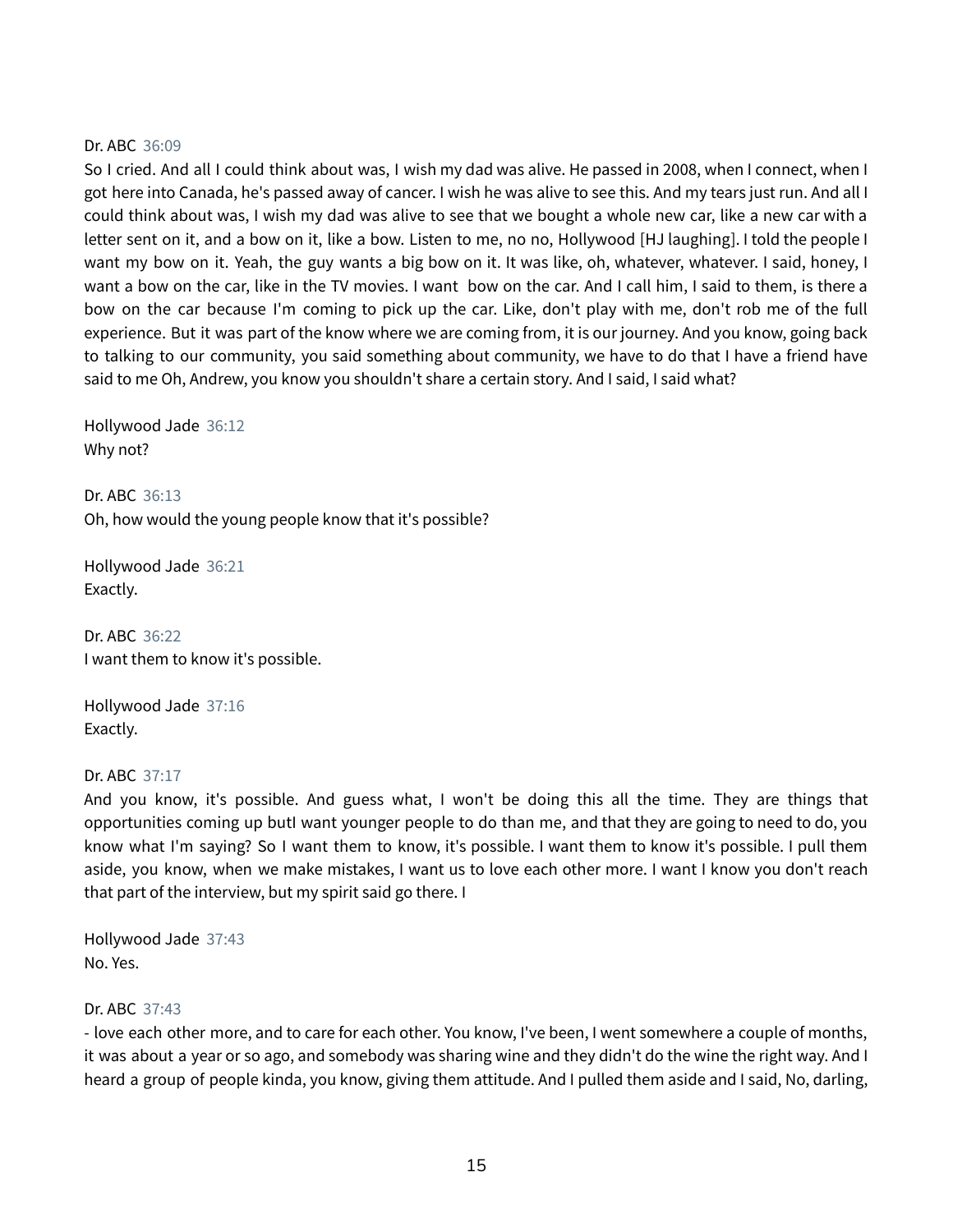I said, I remember the first time I had red wine, I chilled the red wine. And somebody had to pull me aside and said,

Hollywood Jade 38:07 Educate you.

## Dr. ABC 38:07

You're not supposed to chill red wine I didn't know where red wine come from red wine. My mother wasn't drinking wine. My father was drinking beer. Which wine school I was gonna learn that at. So we have to learn to nurture each other, don't be so critical of each other and show shade. You know, I- every time you go us, I see, you know, we do shade, I can do shade too. But I also realize it's, it's better for me to pull you in and educate you and hug you and to nurture you want to correct you.

Hollywood Jade 38:39 Come on. How I look at it, it's like, Yes, I can do shade, but I also give grace.

Dr. ABC 38:44 Of course, you said at the beginning, you said at the beginning.

## Hollywood Jade 38:47

We have to Yeah, we have to, because we like and and I am a man of a certain age now, and I'm really realizing the the more and more daily it's becoming abundantly clear to me that I am who people are looking at as an example. There's a whole generation of, of young, even within my career, there's a whole generation of young talent. I just did this job. And I hired a bunch of dancers and realized only when we were on set that this was their first time working on set. I have now created a narrative and this is going to be the example that they hold every other opportunity to, right. And they weren't necessarily hitting it the way that I wanted. But instead of being angry and snapping and deciding the third No, I use it as a moment to teach them and I'm like, This is why it works this way so and so and so and so and now they're gonna carry that with them for forever. Yeah, that person that you pulled aside and was like, This is not how you do this. You showed that person grace because someone showed you grace and and it's it takes nothing to do it. It really takes nothing to do it. But we're so accustomed, and have been programmed to be like, tear that person down and I just refuse, I really I really, really refuse to, for that to be the narrative that we continue to push forward. You know, people are like, Oh, that's just the way it is. And Toronto's this Toronto's that. I'm like, No, I'm going to be an example that it can be different. Yeah, yeah. And you are an example of that. We are the word elder sounds it

#### Dr. ABC 40:27

No, no, no, don't do it. Please do not do. If he says elder please pause the video. Use the word I like I said, I am the more mature one.

Hollywood Jade 40:42 Yes. Okay. Exactly.

Dr. ABC 40:44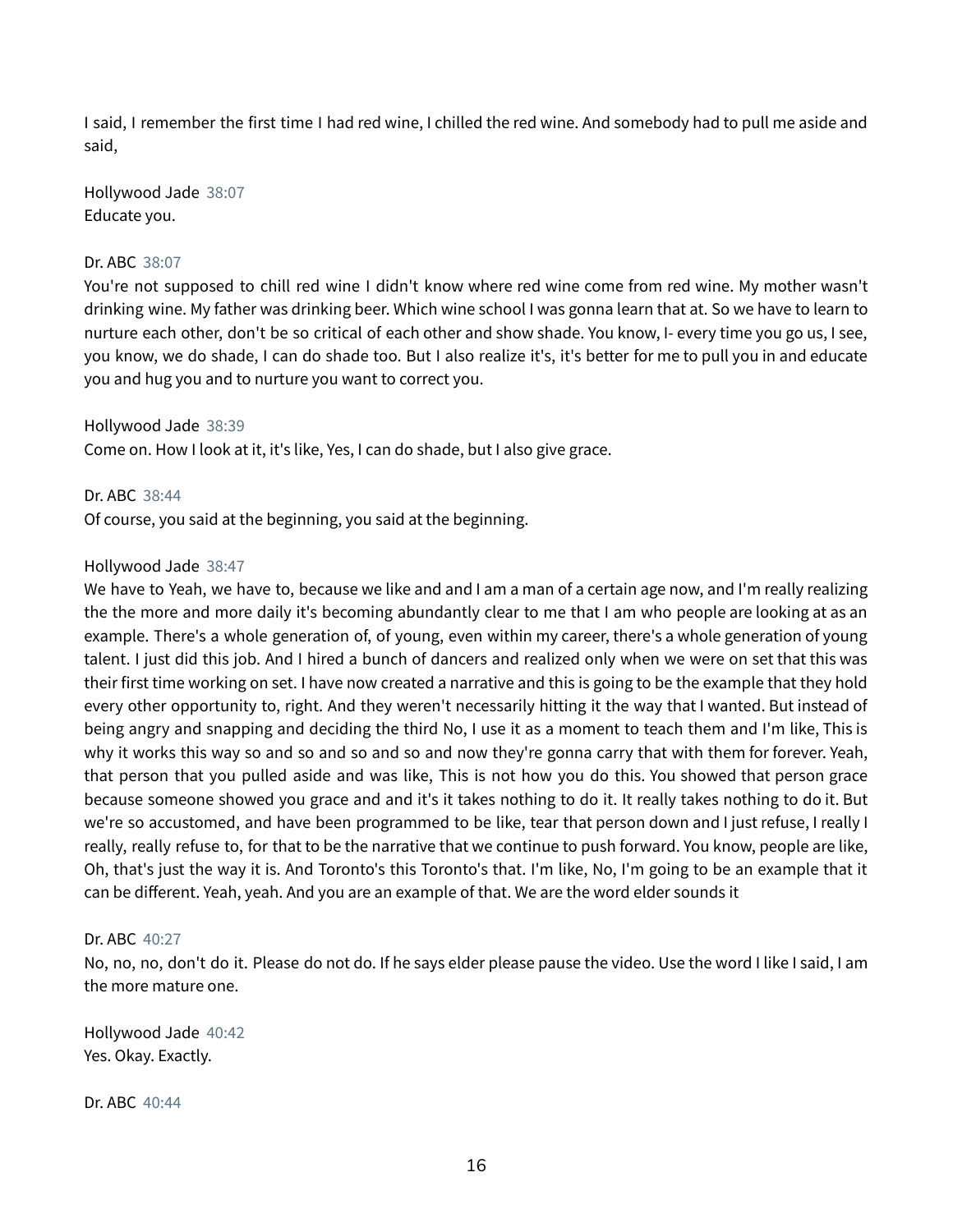I've lived a little longer.

#### Hollywood Jade 40:48

But that's exactly it. Like, and with our, with our lived experience, it is up to us to educate like, I remember being 18, 19 and, and going out. And there's this one guy I'll never forget. I was at this club one time and I went to the bathroom. And he was in the restroom and washing his hands, I took the brown paper towel. And I started like drying my face. And he slapped the paper towel out of my hand and said don't use that rough stuff on your skin. You don't know what that is made out of? Yeah, his name was Anthony. And I'll never forget, I'll never forget. And it's just these little things that people have deposited into my life and these little lessons and I'm grateful. And I think we need more of that. We'd like mentorship, mentorship, in particular, in our community is vital. Like there's a lot of people who move here in not necessarily the best under the best circumstances. And they don't know any better. And they're there they're walking into this and observing and trying to figure out an alchemist themselves into this new world. And we have to show them grace. Because that then that becomes the example that they then pass on to their friends. And they take they take what they've learned and experience from me or you or somebody else and deposit that into their world, there's so much divide in the community that there's that needs to come together there's there's more common ground than we'd like to give ourselves credit or recognition for and I love that you in, even with your podcast and your teachings and how you take how you take all of the your different areas of studies and you relate them directly back to community. And, and you're an advocate for communication. And you do it from such an authentic place. Like listening to your podcast is funny as hell. Like you, you are funny. And, and, and, and smart and and poignant. And it's, it's so it's so important to see it really really is important to see and I love that issues of the LGBT2Q+ community are part of your mandate. Because there's a lot of people who shy away from bringing their whole selves into these environments and into these spaces and you're like no child, you go, if you if you're gonna get me, you're gonna get all of me on me. What was that process? Like? Like, did you find it easy moving to Toronto and living in your full self? I know you had mentioned like in Bahamas, you learned a lot about yourself through that period. And as most of us do, like when we leave our home. And we go somewhere else, we're able to like, flex our muscle a little bit more and be like, I can put on this shirt today and not know what I mean.

Dr. ABC 43:43 Yeah, exactly. Exactly.

#### Hollywood Jade 43:46

So what was the process? Like from Bahamas to Toronto? Like, was there? Was there a drastic difference in you showing up in your fullness?

#### Dr. ABC 43:54

Yes, yes, yes, absolutely. I even go a little further back from Jamaica, to Bahamas to Toronto. Because I you know, when people see me and you know, LGBTQ, or whatever tourists, LGBTQI + conversations, I always tell people, you're looking at a result, you're looking at a product. I said, Don't forget you're looking at the product at my age, I tell my age look at a product. I have been through a process. So I'm, you know, people look at me and I'm bored and I stopped myself. I come from Jamaica, where I used to be afraid of my own shadow.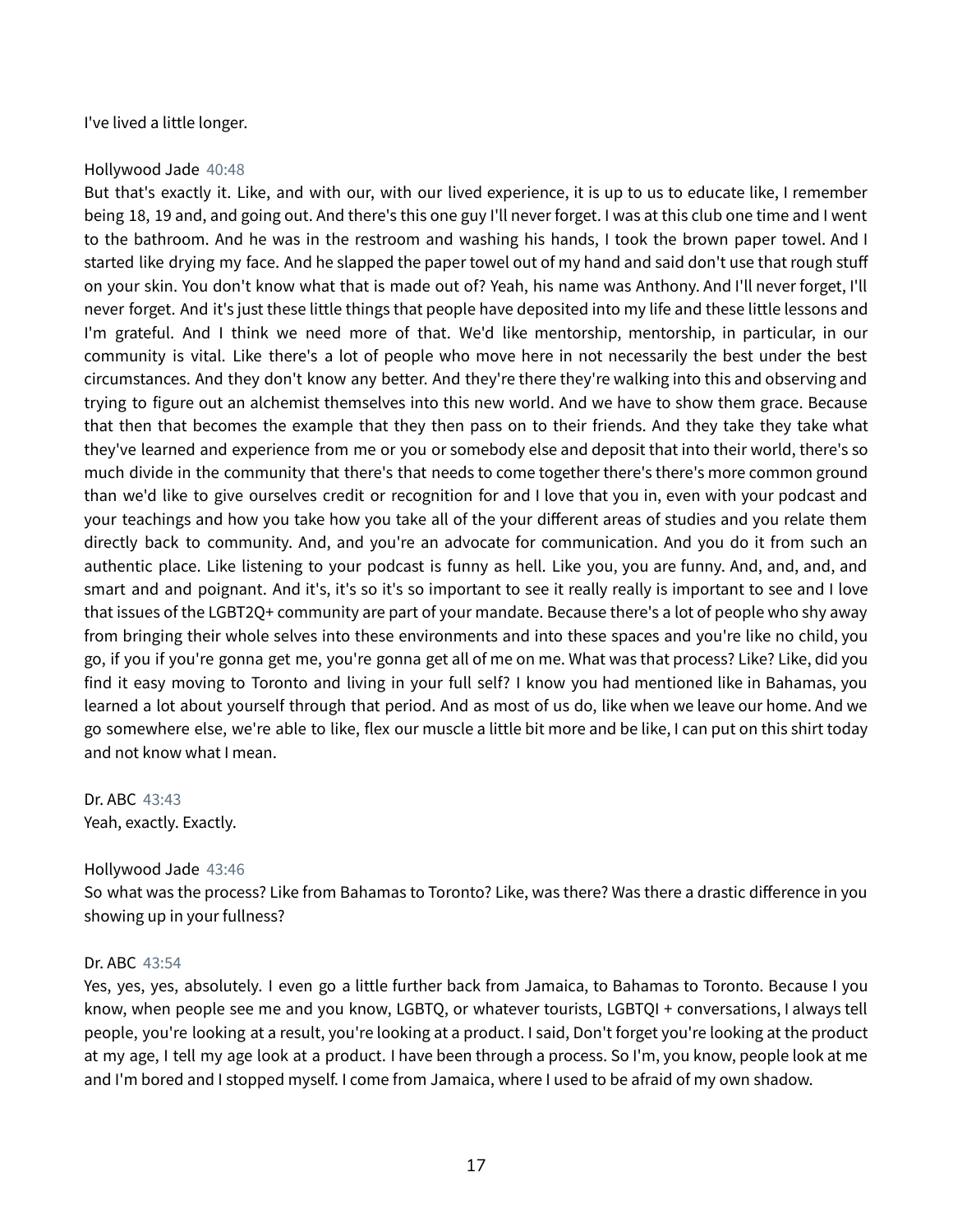Hollywood Jade 44:30 Come on.

#### Dr. ABC 44:30

I remember I remember, Hollywood, having been pulled aside I would never forget I was in New Kingston there's a restaurant at years ago called Jamrock, where all the children used to go but of course it was hush hush. But we used to hang out there you go in a good couch, who you know was gay was a spot that we go it was called a Jamrock. And when I used to go into those places, my body usually just like just got so tense. And my and my best friend I will never forget. That time he touched One day and he says, you know, when people look at stare at you, they're not always saying something negative.

Hollywood Jade 45:04 Negative. Oh my gosh!

#### Dr. ABC 45:07

He said to me, some people are saying, Wow, he's tall because I was six before that time. Some people are saying, I like your skin because I've always had good skin. Some people said, Oh, I like your maybe they're saying I like your teeth. He said to me, it's not always a bad thing. And I wrote in my book, at part that says, You are not always in trouble. If you look at my body, that section that says, You are not always in trouble, and I told the story of just oh, I used to police myself. Because I went to an all boys school, I was effeminate. I used to be able to, I used to do a whole situation with myself. The parts that I could control, some parts I couldn't control. I was just fabulous. I didn't know I was fabulous. I was just gay. I didn't know I was gay. I was just effeminate, if I didn't know that was effeminate, because that time or they use the word sissy, right? The word sissy was nasty and negative. So I knew I was a sissy. But I realized, now that I'm grown, I realized, no darling you are effeminate, you are fabulous. You are extra with like five different x's. You are just amazing. Your Supercalifragilisticexpialidocious Yes, ma'am. Yes, honey, do it. Go ahead. And if you listen to me be like, Oh, my God ihe's getting extra. I'm gonna extra because I just told you. I just tell you a minute ago, I used to be terrorized by my friends and, and high, I remember going to high school at an all boys school and scared of going on the bus. I used to be slapped in the back of my head. So many times, because I was a sissy you know, and I used to do the want to go to school. I went through all of that. Yeah. And then remember now I am now a teacher. And let's let's get very let's get very honest. In Jamaica. We we group almost sexuality and pedophilia in the same sentence. So now I am gay. And I am now a teacher. Right? Whoa. I'm around people's children. Whoa. So now I used to have to police myself sometime it's sad to say I don't want even go there sometime to wonder. Maybe that's why I'm such a damn good teacher. Because I'm always on hold myself to the highest degree of respect. Because I know, slip your slide honey, you gonna dieyou're gonna die because you are gay. And they know it. And you teach and people's children and you're going to get the blame. So I used to hold myself so circumspect. That was not even good. But I guess that's but that's survival. That's denigrating. And then I went to the Bahamas and like you said, I Bahamas was a little bit more freer. And then I'm going to tell you something on a podcast. Why am I telling all my business? I do like you a lot, actually like you a lot. Okay, that's for the podcast. Yes, I did say that. But I was a virgin until I was 25.

Hollywood Jade 48:13 Wow.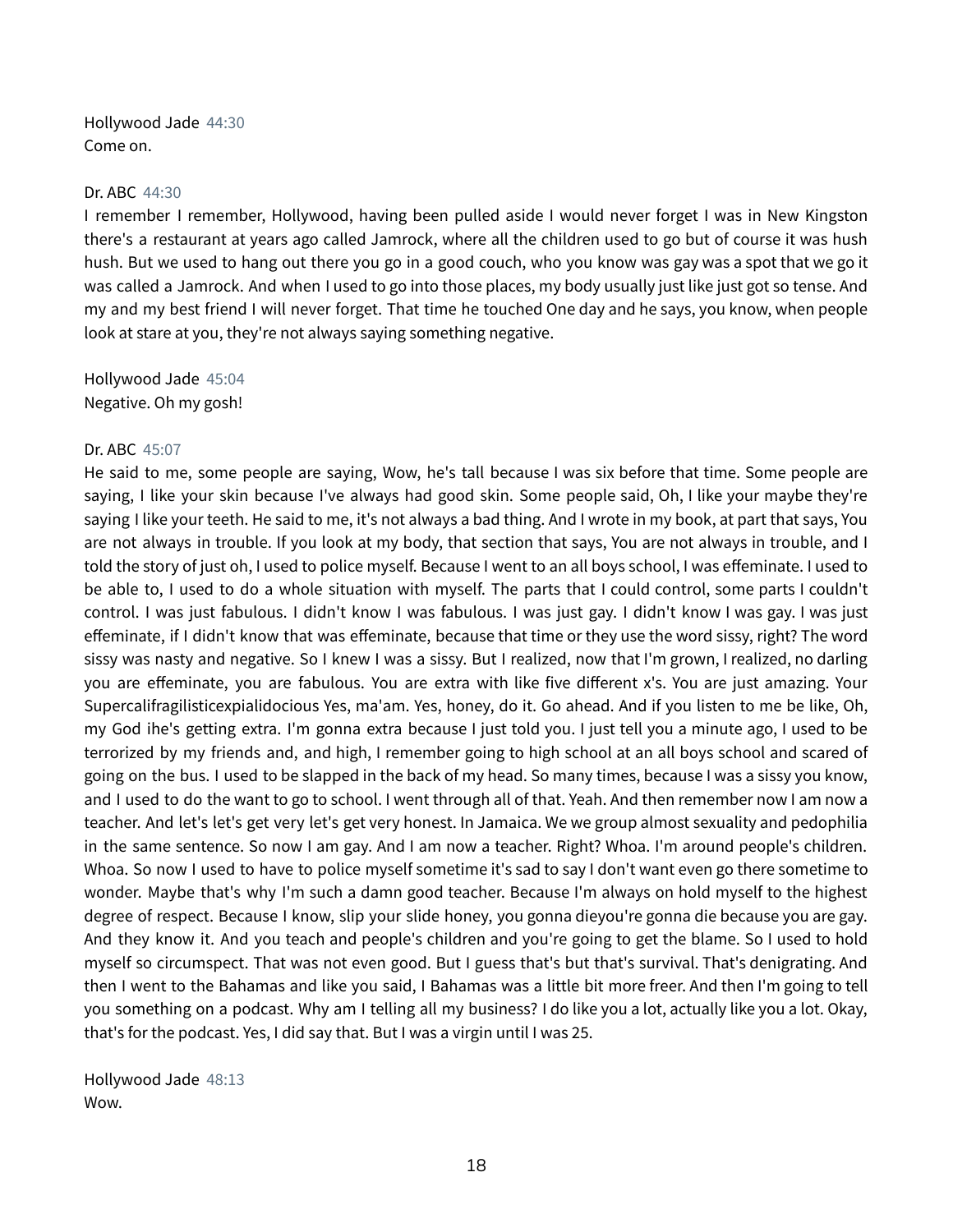## Dr. ABC 48:14

Yes. And so when I went to the Bahamas, I had lost my virginity a month before that. So when I went to the Bahamas, I was new to this world. And so I was getting all this attention. But no, I didn't want to do it just yet. But it was coming to me in good droves, because I was also the new kid on the block. I was. I was intelligent. But also let's be honest, I was also fresh meat.

Hollywood Jade 48:38 Listen. That's real talk. That is real. That is very real.

## Dr. ABC 48:47

And let me get into it. The first person that came after me was a bishop. I said it because I want to go there. I didn't say a pastor. Come on somebody. I said a bishop. I didn't say the choir member Come on somebody. I said the bishop.

Hollywood Jade 49:03 Bishop. All right.

## Dr. ABC 49:06

Did I say say sent his car. He sent his car. We got to have a part 2 because I can't tell you all my business. When he realized I am not into that situation. He said, You're so beautiful. I want you to meet somebody and he introduce me to his nephew.. He said I realized he couldn't have me. So he introduced me to his nephew. Okay.

Dr. ABC 49:27 Listen but that's -

#### Dr. ABC 49:29

Oh, yes. So I get to learn myself. I've gotten the attention. But I also school teacher, I'm teaching up in a Baptist School. And I get to then I started to able to dance because before that my church don't believe in dancing. I held up my career alot, I must say this to you. I always wonder if I was able to dance when I was 11 like I wanted to, if what my life would have been, but I went to join dance classes and my mother says don't go back because we don't believe in dancing. And that's the devils work.

#### Hollywood Jade 50:00

Listen but this is these are the things that I'm talking about, like we had to, you have to unlearn and let go of all of these things that were spoken into you and told to you and like, there's, there's, there's and for you to be a product of all of that unlearning and relearning of learning to love yourself and mastering who you are as an individual versus what was projected onto you. It's it's a journey. And a lot of people I don't think really fully understand the struggle of being a queer individual, because you're born and your parents and and and your family all have ideas and perceptions for you, that might not be aligned with who you actually are as a person. So you have to let go of all of that, and then take that go on the journey of discovering self. And that takes time.

Dr. ABC 50:57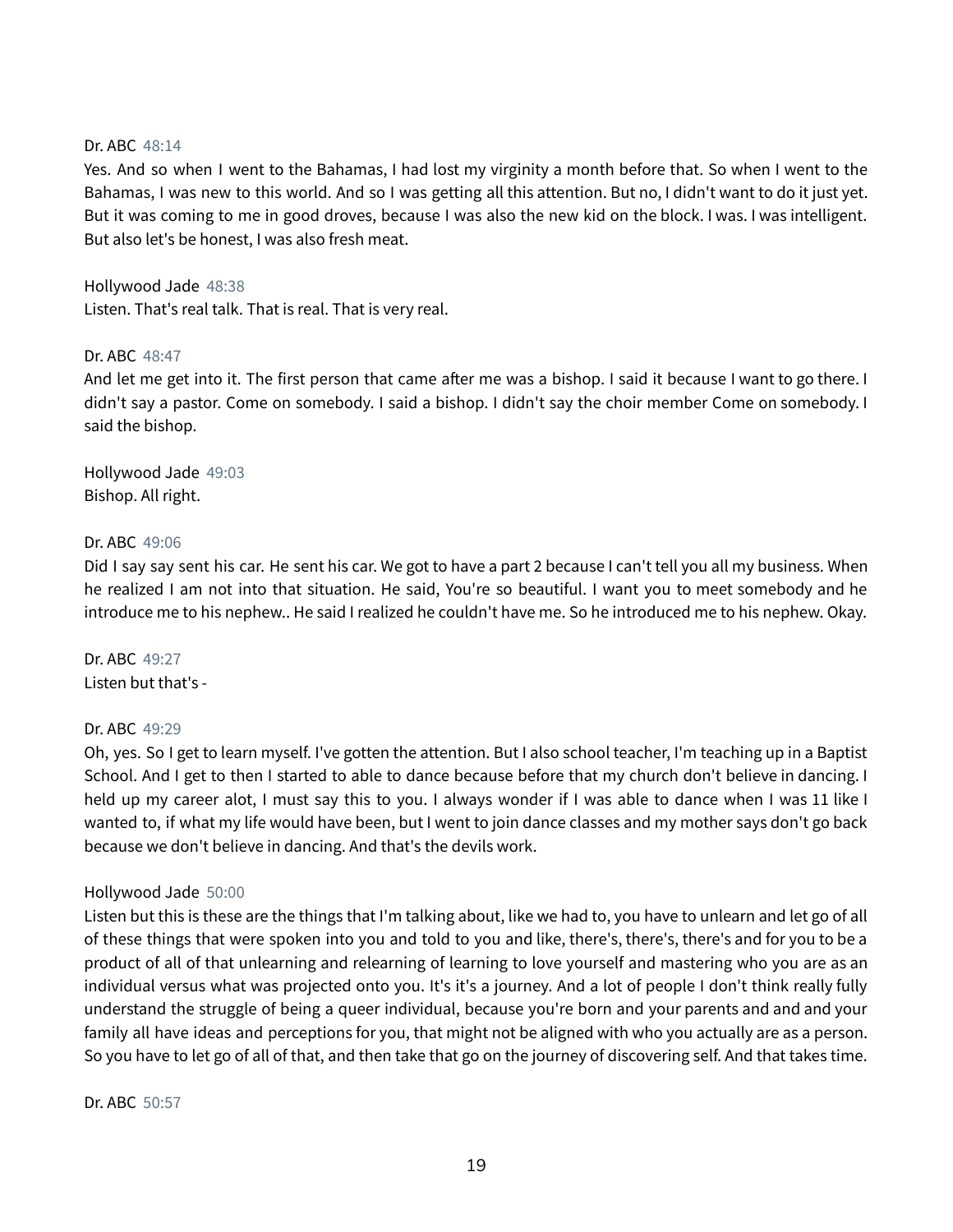And it's surprising because you know what, I'm going back to your word. He said, That grace we talked about, I didn't learn until years later, when I came to Canada, that even those family members needed some of that grace. When I came up to my mother had a conversation, I understood the dream she had, you know, I am very close to my mom and my mother know that if I had a bunch of kids, they would have been on with a grandma as a clock strike ology, you know, that she doesn't have that now, you know, because of my other brothers and sisters who have kids, they're just not that person. But she knew I when she articulated that, if I had a bunch of kids, she'd have our grandkids with her every time because that's so you know, she missed that. You know, she must not have been that I have to tell her, you know? Yeah, sure she missed out having that. So I realized so it's a it's a level of mourning for her and sadness. Until now she gets it. I know, we come we have amazing time together.

Hollywood Jade 51:57

I love seeing you post your mom.

# Dr. ABC 52:00

Every now and then she remind me that Jesus is ont he main line, like, Come on somebody. You know, what are you gonna do? She's All she knows is Christian and Jesus, I leave her. You know, she told me you know, you know, I love you and I love you. And I said, you know, but I need you to whatever. I said, Mommy, trust me. I know Jesus. And Jesus knows me. You know, I learned to explain that too. I said, trust me, is goodness. And Mercy is what I is what I love. It is what I show it in is what I did. So I know him. So we have to come to that place. You know, where, where? A lot of companies a journey. My journey is not over. I know there's a lot of stuff to happen. You know, I am I you know, I'm still waiting for love. I love before, baby. I'm single. Yes, I'm single the podcast people. Yes, you could set up you could send application you know via us.

Hollywood Jade 52:50 Yes. Listen.

Dr. ABC 52:52 How will they know if I don't tell them.

# Hollywood Jade 52:55

I was just about to say my very. Look at this skin. My grandpa, my grandfather used to say it all the time, closed mouths don't get fed, so if you want something you have to say something, right?

# Dr. ABC 53:06

My husband may be on the podcast, hello husband, hello husband.

# Dr. ABC 53:10

You know, I have never, this is gonna surprise you. I have never had marriage in my mind. Never just about the last year. I say to myself, You know what? I will get married. When, again, I'm gonna have a wedding honey. Yes, but I wasn't a mad person. I was like, whatever. I just wanted love.

Hollywood Jade 53:38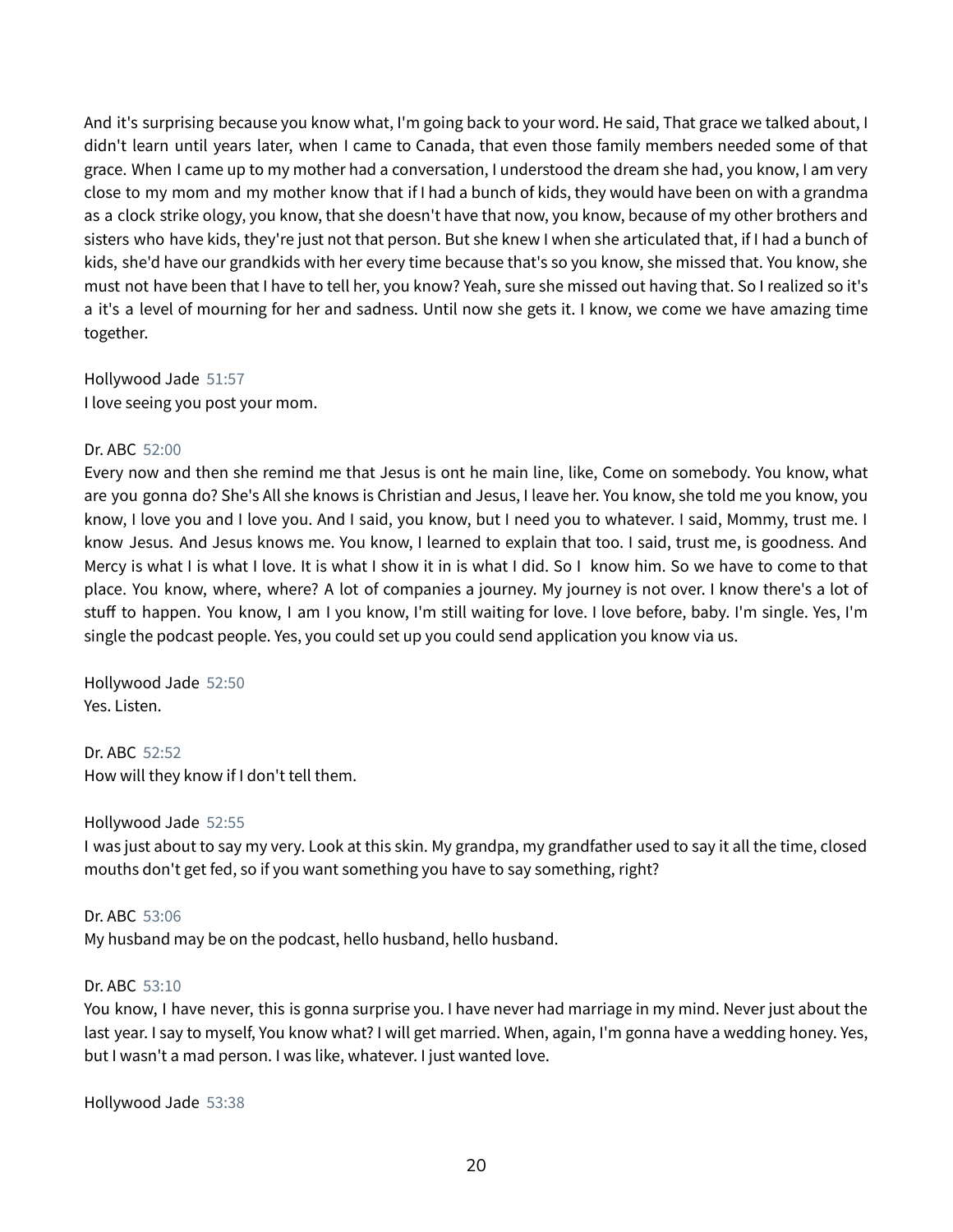It's interesting. I I've gone from I go in and out of it. Because like, right now I've been single for a while now. And like, I live on my own now. And I've things in my career are advancing. And I really, genuinely love being by myself. I'm learning to love me in all aspects of me like this, the pandemic happened. And I sat down and I really took stock. And I really started thinking about and figuring out like, who I am as the adult version of myself, and I love love. I think love is so beautiful. And being in love is lovely. But I also love being by myself. And one of the things is whoever if, if and when and whoever has to add value. I I have a great network of friends and, and for the first time I have like a great network of male friends who are predominantly queer. And I was saying to one of my friends, I said, whoever's coming into my life has to be more than all of you combined. And that's a very, very tall order.

## Dr. ABC 54:52

Yeah, I'm gonna say this, and it can be filled. It will be. So, you know, tall, I know is a tall order is what discards people no, it's funny because you and I are that opposite places because I have mastered the art of being by myself. They were shocked. I said, I've lived on my own. I've lived on my own from I was 26. I have lived on my own for 20 years by my said when I said by myself, I have never had a boyfriend move in. I've never had a roommate. Other one. I've never had a housemate. I have long lived by myself. So I've mastered the art of that. No, I want I want. I want I want to shout downstairs, babes bring me a glass of water, please. I can't wait to show downstairs. I cannot wait see that I'm looking for people to be surprised. They think I'm looking I'm I'm looking for sympathy.

Dr. ABC 55:48 simple joys I get that

#### Dr. ABC 55:50

I want somebody to say there's a car outside. I put it inside because it was snowing. I was like, Guys, that the little things. I'm looking for the simple joy. I want to quarrel with somebody because they put black pepper on the egg. And no, I don't want black pepper on the egg. I want to quarrel over that. That's what I want to quarrel over the black pepper on the egg. I don't want no other quarrel. I want to call about that. I think that is so romantic. I want that. I want I want a quarrel whose turn it is to bring the wine glasses downstairs because I'm not getting up to bring it downstairs. You know? Yeah, I guess it's your turn. And that's the thing I'm looking forward to. Because I've lived on my own by myself a year, I've mastered that but you know what here's another part that I want to say too, but I'm not in a hurry. It just it just gonna happen. It will happen.

Hollywood Jade 56:40 I love that I do.

#### Dr. ABC 56:42

It was and is commensurate with yourself. It was on Grindr. I went to I was with a Grindr supposed to be a hook up. I went to have coffee. And I forget we went we went on Sheppard there to have coffee. And when he walked in, I was like, Oh Lord, because he was exactly what I like. He was juicy, I like juicy. Okay, and he walked in I was like, what an ass? Because I like a I love to see a beautiful ass.

Hollywood Jade 57:08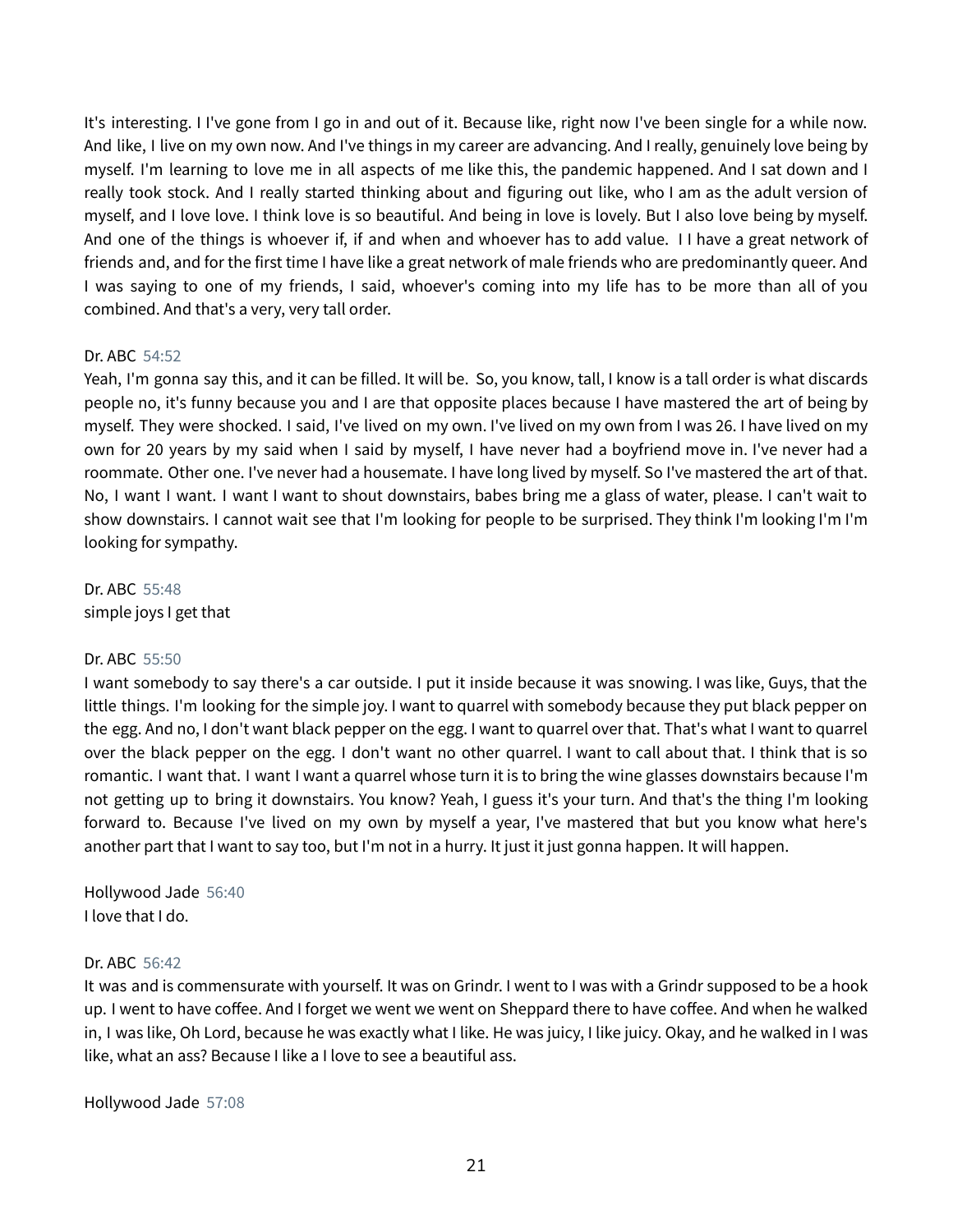## You and me both.

## Dr. ABC 57:09

He was black like I like because I you know, I like black. He was African. He's from the Congo. Come on drums. I heard the drums. He walked in I was like, and then we had a best conversation ever. And I'm going to surprise you. And this is for the for the podcast. I know. I said to him at that time, because it was so good. I said, I invite you for dinner tomorrow. And he said, Oh no. You only said because you want to have sex. I said yes. I want to have sex. I want to sex today. We were supposed to be for a hook up and I want to hook up but I'm going to invite you to dinner still. We had a hook up the same day. And when he left and I went back, I call him the same evening. And I invite him on for dinner. And he was shocked. I said Yeah, it last one year, eight months, I thought he was going to be the husband. But you know, life happens.

#### Hollywood Jade 58:02

We this is why I'm saying like you we are kin because I'm the same way. I with my ex. He walked into the club. I saw him and I said that's it. And literally we started dating. We went to we went for breakfast after the club and we started dating at that breakfast table. And I said, you are it.

#### Dr. ABC 58:21

Yes, yes, it was. It was a good one year and eight months and that is something about me. When when he said he was the one that ended he said he wanted to be single and he wanted to be young or whatever, whatever that means. I have no idea. Um, I cried a river. I cried a river. But then after the cryin, I have to dry my tears. I have to dry my tears. And I have to leave so that is it's up. It's been over two years now. And I'm ready I've been ready you know, and I think you know, whoever's out there is getting ready for me. But so yes, it's gonna happen it's gonna happen. Yeah.

#### Hollywood Jade 58:57

If you are Dr. ABC's husband and you're listening, I support this message because like you know seriously, you are such a lovely lovely lovely being and you are a ray of light and i i I feel grateful. Being in your presence and knowing you and getting this opportunity to get to know more about you and i love i get i love the intersectionality of not just your educational mind but like the spirit and soul of you and that that shines through in everything. I won't hold it against you that I still to I am still waiting for dinner I am still waiting for dinner.

#### Dr. ABC 59:44

No no joke. What if I tell you what if I tell you that five seconds ago my mind I can I can sense you know we're wrapping up and I five seconds ago I said it when you finish wrapping up. I am going to remind him that We do have a dinner date that I am responsible for, and it's going to happen. No, I promise you, I promise you.

#### Hollywood Jade 1:00:07

But this dinner, everybody has been like four years in the making.

# Dr. ABC 1:00:12

Three years, let's be three years, but COVID messed up.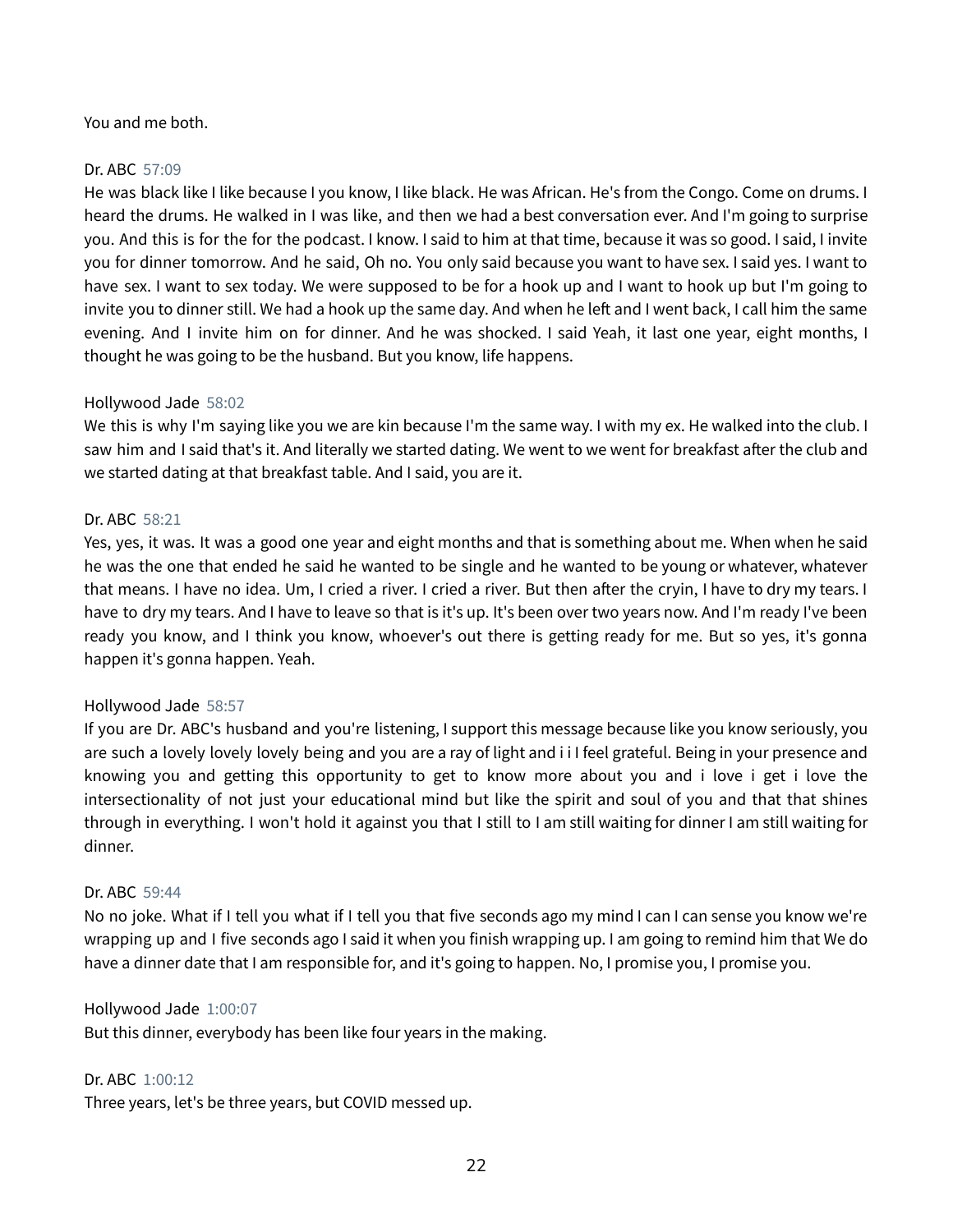#### Hollywood Jade 1:00:16

But yeah, COVID definitely mess everything up. But like, I I seriously, I celebrate you and I love, I love everything that you have done and that you're going to continue to do. Is there anything that you want to leave us with, you've given us more than we could have asked for are ready. But if there's anything that you want to leave us with

#### Dr. ABC 1:00:36

All of us with this, let us continue, let us continue to love ourselves, let us continue to choose ourselves. It's not a selfish act, you know, you know, Bell Hooks, you know, is gone, you know, I we didn't get to talk much about, you know, my work and equity, anti black racism, I guess the next time we'll do that we want to focus on our community. But of course, there are issues of racism and anti black racism in our community that I wish to talk about, but we get the next time, but I wanted to say to all of us, you know, to continue to love ourselves, to continue to trust ourselves, to continue to invest in ourselves, to continue to be kind to ourselves. And when you understand love, honesty, kindness, joy, passion you give to yourself, take it and give to others, oh, take it and give to others. And maybe that's why you know, I treat others the way I do because I treat you know, I wrap this up when people come to my house, people always made mention when I host and they come to my house, I've had people tons of time pull me aside and said that you really are a good host. And it's not because of what is there it says that you really take care of the people. And I said, because that's the kind of person I am, I want you to do that for me. And when I go to people's house, I have friends who take good care of me. And so how dare you not take good care of people. So take good care yourself. And then give that to others. Give that love to others give that grace you said to yourself, give it to others give all that to others, because I know my capacity to love is there and to be forgiving and to be kind and to all that kind of stuff. So yeah, that is it. Let us take care of ourselves and give each other that same goodness

#### Hollywood Jade 1:02:09

We definitely need to do another one of these because I I definitely want to dive more into like your work with not just teaching but like the equity and around blackness and queerness. And it I think it's a it's an also another important conversation. But I think what's great about what we got accomplished today is we got to really see and dive into the human side of you. And I truthfully believe like that is vital because people need we need to see ourselves in each other and you know you you talking about your journey of being from Jamaica to Bahamas to Toronto and your growth and being able to, to live the lifestyle that you live now based off of your work ethic and and your your clear vision and determination for yourself is also a vital conversation. And I thank you so much for your time. I look forward to our dinner and yes, yes, yes and seeing and seeing what else you do let everybody know where they can follow you how they can keep in touch with you.

#### Dr. ABC 1:03:24

Yes, so you can definitely follow me on Twitter. I'm Dr. ABC14 @DRABC14 I'm very good it's on my Instagram I do a lot of stuff there personal stuff LGBTQ stuff stuff on my Instagram a tall boy wonder so that is tall boy one that's me. I'm telling them a boy and wonderfully guys, your boy one and just see my work. You must go to my website at Dr. ABC.ca Can you imagine that was available that was available. I was so happy. Dr.abc.ca Dr.abc.ca it was available I was too excited. So that's where to find me and of course on Facebook at Andrew Campbell can find me there follow me there join me and we'll connect even more.